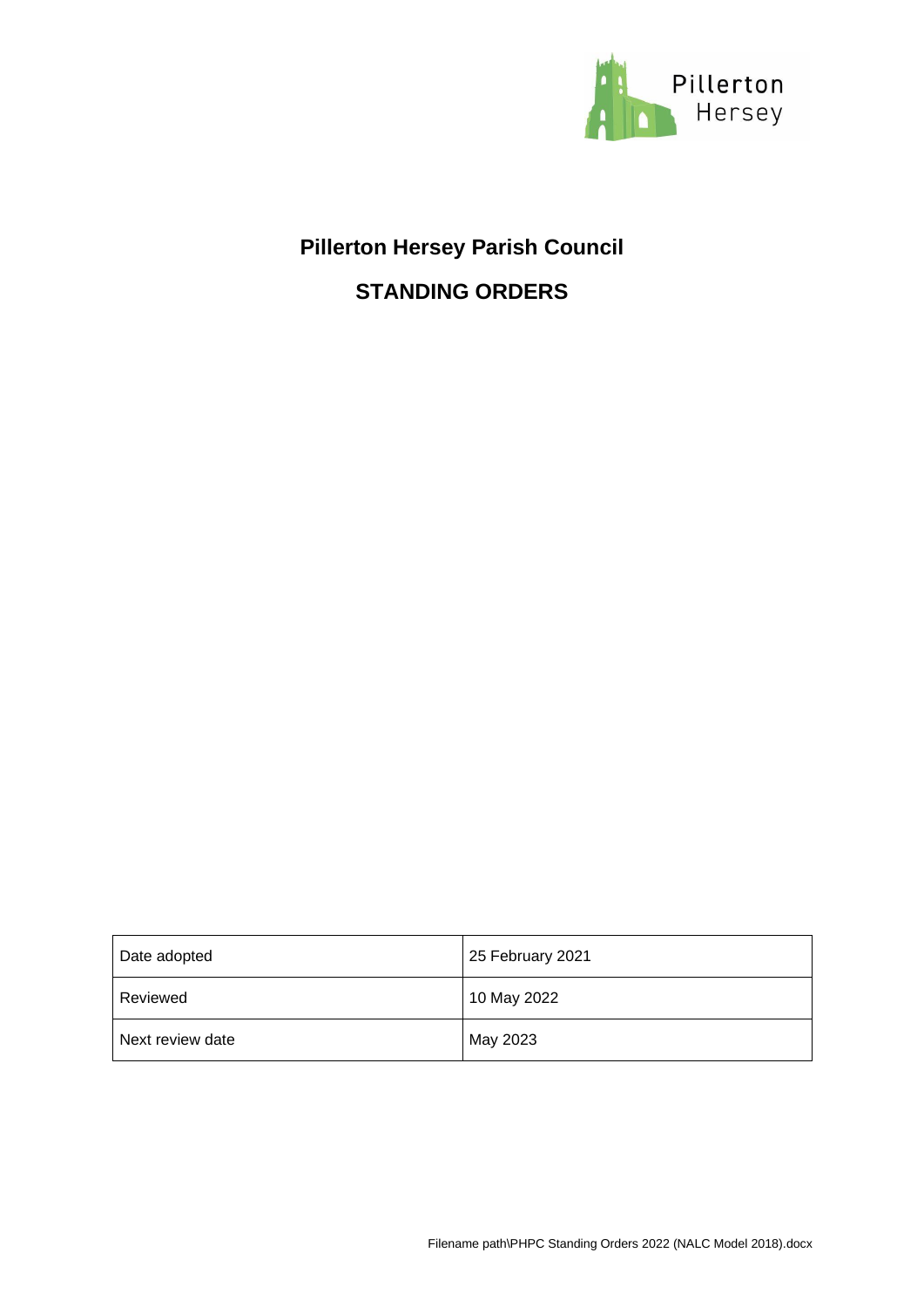| 1. |                                                                 |
|----|-----------------------------------------------------------------|
| 2. |                                                                 |
| 3. |                                                                 |
| 4. |                                                                 |
| 5. |                                                                 |
| 6. | EXTRAORDINARY MEETINGS OF THE COUNCIL, COMMITTEES AND SUB-      |
| 7. |                                                                 |
| 8. |                                                                 |
| 9. | MOTIONS FOR A MEETING THAT REQUIRE WRITTEN NOTICE TO BE         |
|    | 10. MOTIONS AT A MEETING THAT DO NOT REQUIRE WRITTEN NOTICE  11 |
|    |                                                                 |
|    |                                                                 |
|    |                                                                 |
|    |                                                                 |
|    |                                                                 |
|    |                                                                 |
|    |                                                                 |
|    |                                                                 |
|    |                                                                 |
|    |                                                                 |
|    | 21. RESPONSIBILITIES UNDER DATA PROTECTION LEGISLATION20        |
|    |                                                                 |
|    |                                                                 |
|    | 24. COMMUNICATING WITH DISTRICT AND COUNTY OR UNITARY           |
|    |                                                                 |
|    |                                                                 |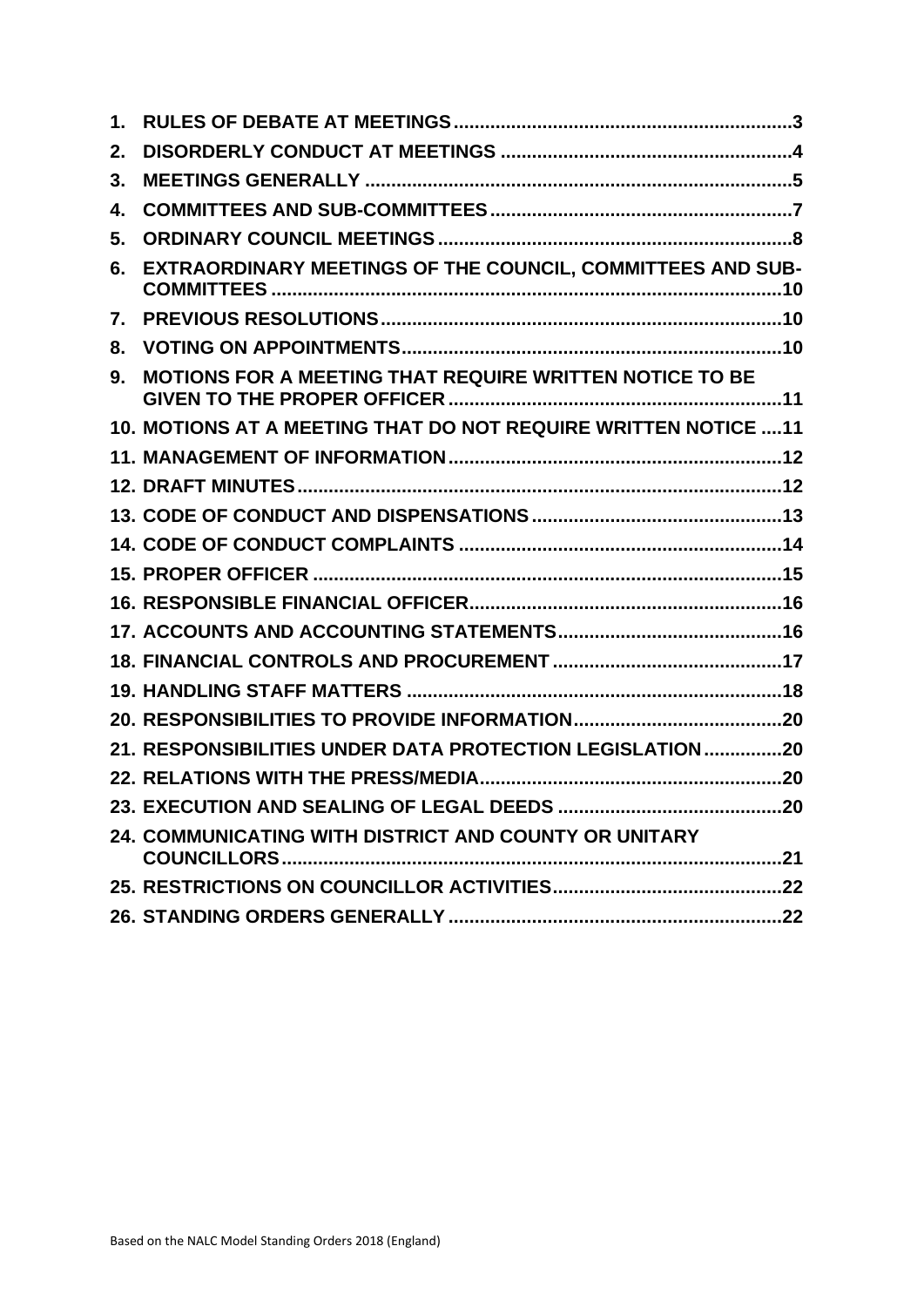## <span id="page-2-0"></span>**1. RULES OF DEBATE AT MEETINGS**

- a Motions on the agenda shall be considered in the order that they appear unless the order is changed at the discretion of the chair of the meeting.
- b A motion (including an amendment) shall not be progressed unless it has been moved and seconded.
- c A motion on the agenda that is not moved by its proposer may be treated by the chair of the meeting as withdrawn.
- d If a motion (including an amendment) has been seconded, it may be withdrawn by the proposer only with the consent of the seconder and the meeting.
- e An amendment is a proposal to remove or add words to a motion. It shall not negate the motion.
- f If an amendment to the original motion is carried, the original motion (as amended) becomes the substantive motion upon which further amendment(s) may be moved.
- g An amendment shall not be considered unless early verbal notice of it is given at the meeting and, if requested by the chair of the meeting, is expressed in writing to the chair.
- h A councillor may move an amendment to his own motion if agreed by the meeting. If a motion has already been seconded, the amendment shall be with the consent of the seconder and the meeting.
- i If there is more than one amendment to an original or substantive motion, the amendments shall be moved in the order directed by the chair of the meeting.
- j Subject to standing order 1(k), only one amendment shall be moved and debated at a time, the order of which shall be directed by the chair of the meeting.
- k One or more amendments may be discussed together if the chair of the meeting considers this expedient but each amendment shall be voted upon separately.
- l A councillor may not move more than one amendment to an original or substantive motion.
- m The mover of an amendment has no right of reply at the end of debate on it.
- n Where a series of amendments to an original motion are carried, the mover of the original motion shall have a right of reply either at the end of debate on the first amendment or at the very end of debate on the final substantive motion immediately before it is put to the vote.
- o Unless permitted by the chair of the meeting, a councillor may speak once in the debate on a motion except:
	- i. to speak on an amendment moved by another councillor;
	- ii. to move or speak on another amendment if the motion has been amended since he last spoke;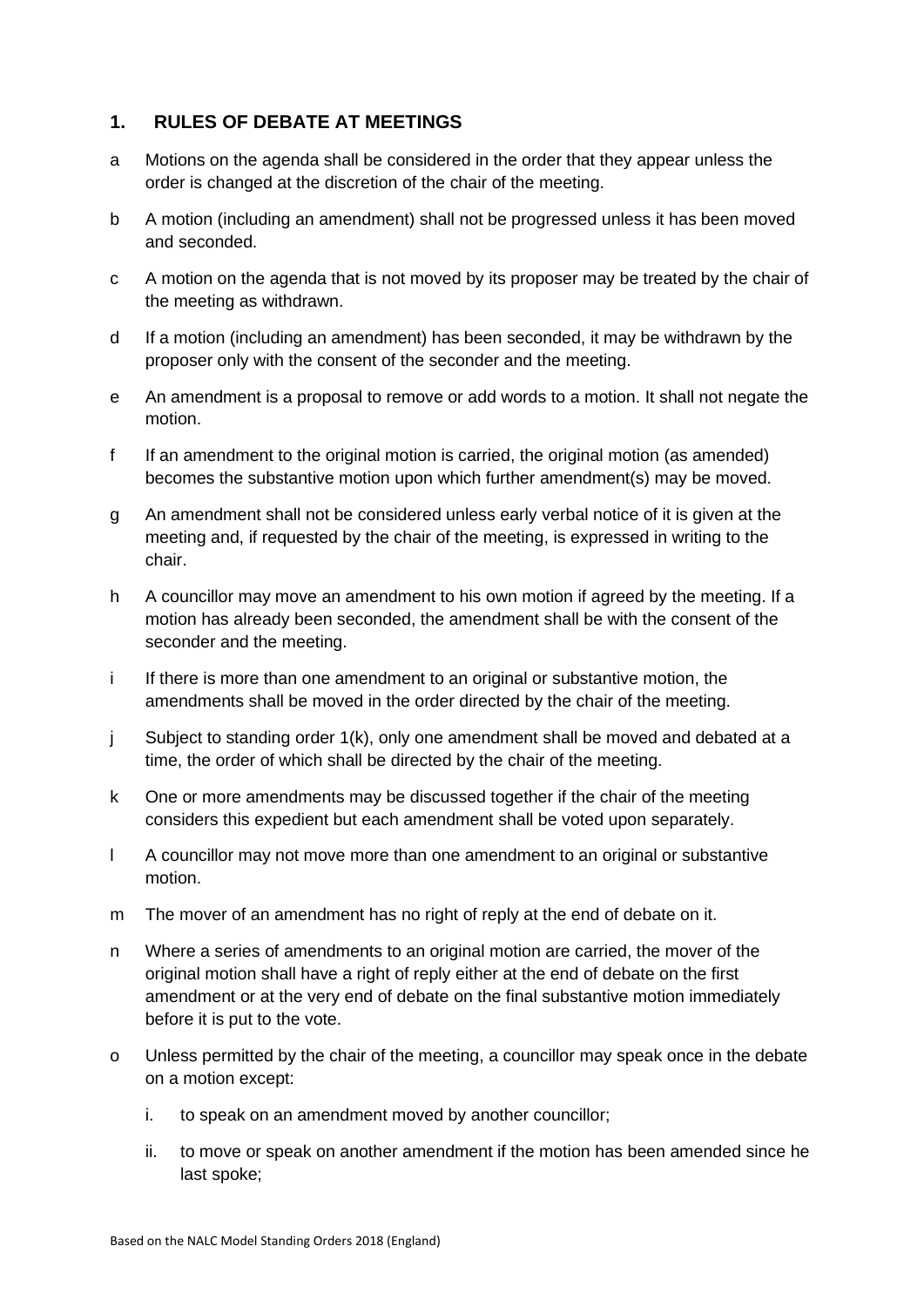- iii. to make a point of order;
- iv. to give a personal explanation; or
- v. to exercise a right of reply.
- p During the debate on a motion, a councillor may interrupt only on a point of order or a personal explanation and the councillor who was interrupted shall stop speaking. A councillor raising a point of order shall identify the standing order which he considers has been breached or specify the other irregularity in the proceedings of the meeting he is concerned by.
- q A point of order shall be decided by the chair of the meeting and his decision shall be final.
- r When a motion is under debate, no other motion shall be moved except:
	- i. to amend the motion;
	- ii. to proceed to the next business;
	- iii. to adjourn the debate;
	- iv. to put the motion to a vote;
	- v. to ask a person to be no longer heard or to leave the meeting;
	- vi. to refer a motion to a committee or sub-committee for consideration;
	- vii. to exclude the public and press;
	- viii. to adjourn the meeting; or
	- ix. to suspend particular standing order(s) excepting those which reflect mandatory statutory or legal requirements.
- s Before an original or substantive motion is put to the vote, the chair of the meeting shall be satisfied that the motion has been sufficiently debated and that the mover of the motion under debate has exercised or waived his right of reply.
- t Excluding motions moved under standing order 1(r), the contributions or speeches by a councillor shall relate only to the motion under discussion and shall not exceed 3 minutes without the consent of the chair of the meeting.

## <span id="page-3-0"></span>**2. DISORDERLY CONDUCT AT MEETINGS**

- a No person shall obstruct the transaction of business at a meeting or behave offensively or improperly. If this standing order is ignored, the chair of the meeting shall request such person(s) to moderate or improve their conduct.
- b If person(s) disregard the request of the chair of the meeting to moderate or improve their conduct, any councillor or the chair of the meeting may move that the person be no longer heard or be excluded from the meeting. The motion, if seconded, shall be put to the vote without discussion.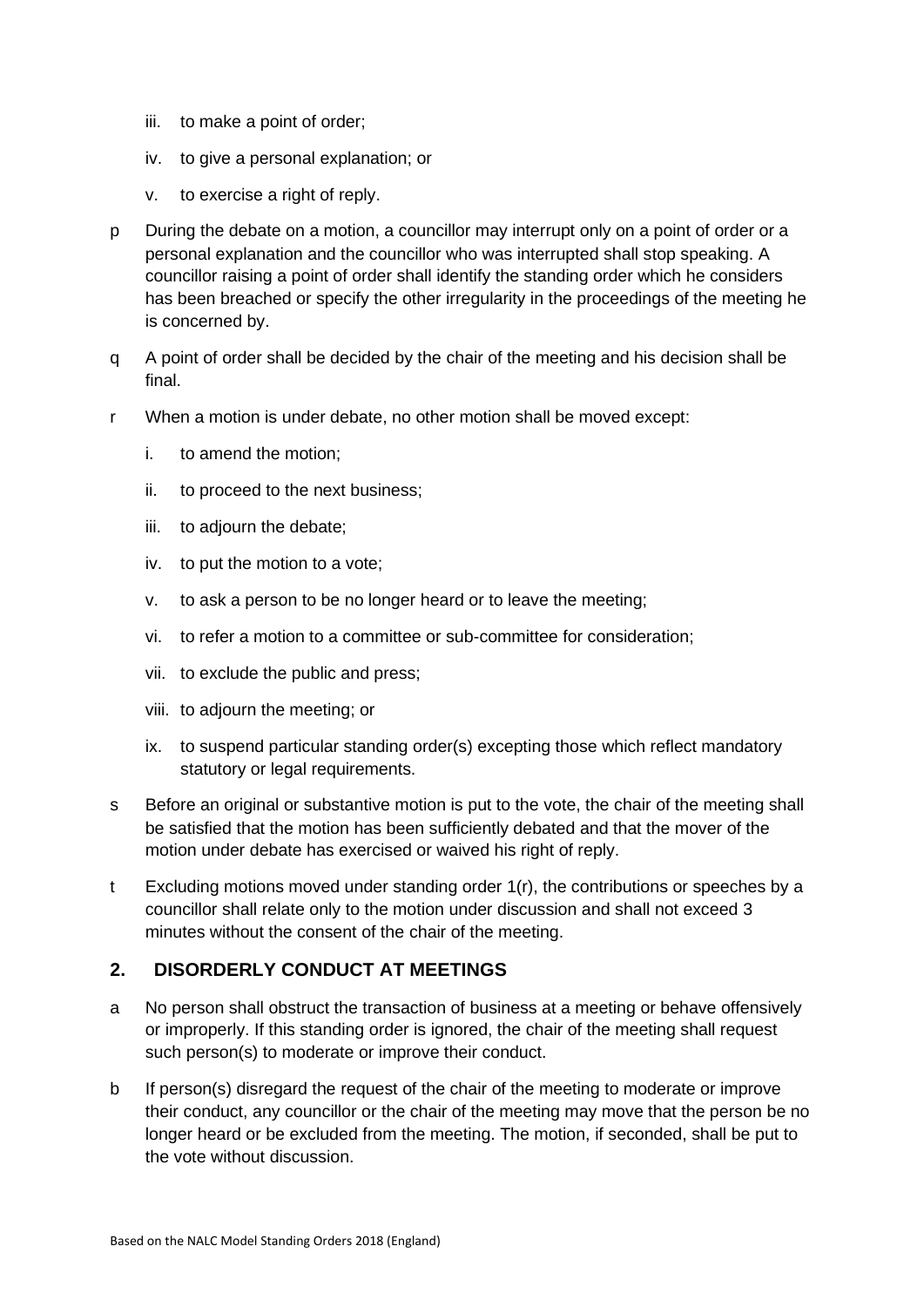c If a resolution made under standing order 2(b) is ignored, the chair of the meeting may take further reasonable steps to restore order or to progress the meeting. This may include temporarily suspending or closing the meeting.

## <span id="page-4-0"></span>**3. MEETINGS GENERALLY**

Full council meetings **•** Committee meetings **beings** Sub-committee meetings **•** 

- a **Meetings shall not take place in premises which at the time of the meeting are used for the supply of alcohol, unless no other premises are available free of charge or at a reasonable cost.**
- b **The minimum three clear days for notice of a meeting does not include the day on which notice was issued, the day of the meeting, a Sunday, a day of the Christmas break, a day of the Easter break or of a bank holiday or a day appointed for public thanksgiving or mourning.**
- c **The minimum three clear days' public notice for a meeting does not include the day on which the notice was issued or the day of the meeting unless the meeting is convened at shorter notice** OR [The minimum three clear days' public notice of a meeting does not include the day on which the notice was issued or the day of the meeting].
- ● d **Meetings shall be open to the public unless their presence is prejudicial to the public interest by reason of the confidential nature of the business to be transacted or for other special reasons. The public's exclusion from part or all of a meeting shall be by a resolution which shall give reasons for the public's exclusion.**
	- e Members of the public may make representations, answer questions and give evidence at a meeting which they are entitled to attend in respect of the business on the agenda.
	- f The period of time designated for public participation at a meeting in accordance with standing order 3(e) shall not exceed 15 minutes unless directed by the chair of the meeting.
	- g Subject to standing order 3(f), a member of the public shall not speak for more than three minutes.
	- h In accordance with standing order 3(e), a question shall not require a response at the meeting nor start a debate on the question. The chair of the meeting may direct that a written or oral response be given.
	- i A person shall raise his hand when requesting to speak and stand when speaking (except when a person has a disability or is likely to suffer discomfort). The chair of the meeting may at any time permit a person to be seated when speaking.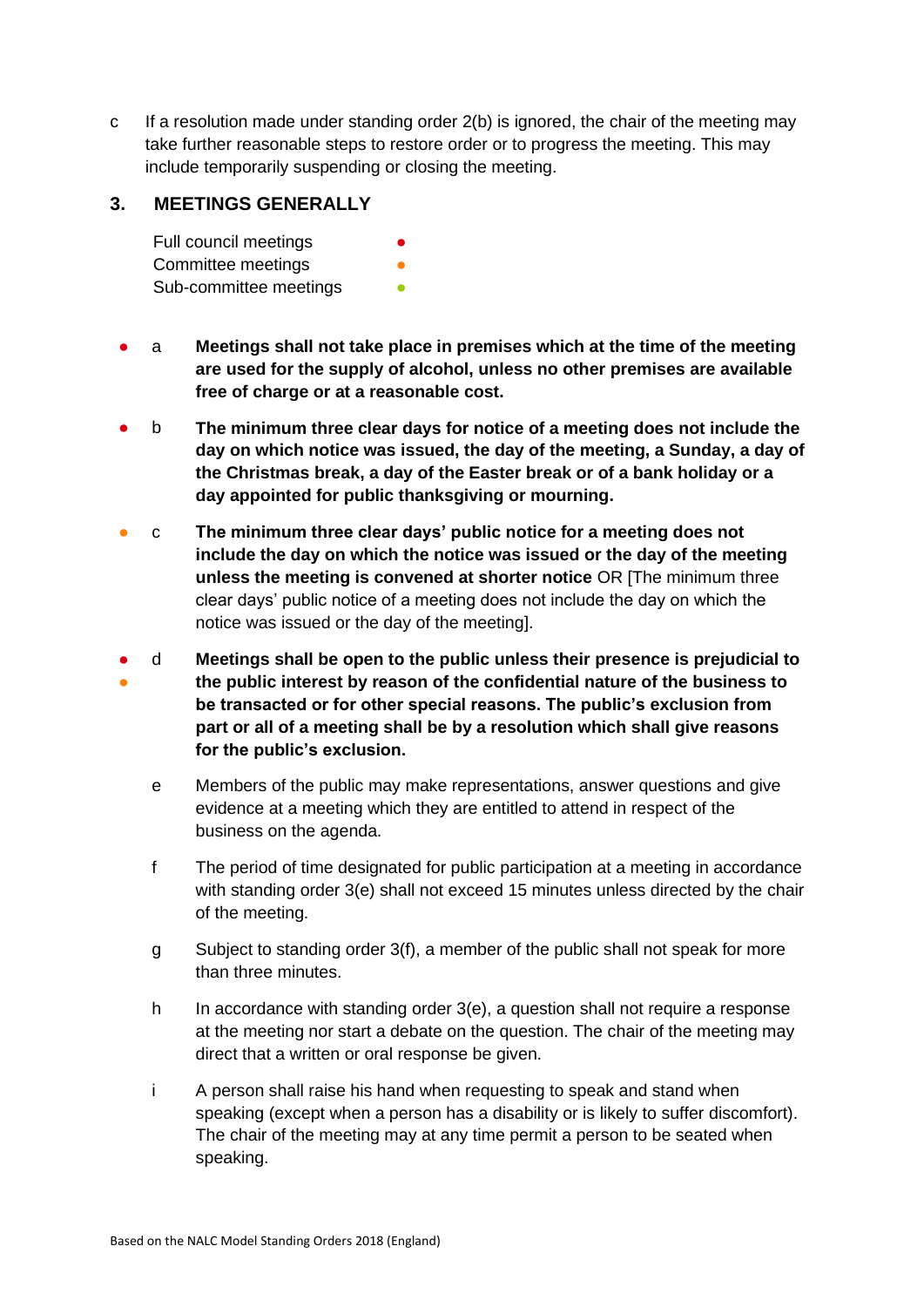- j A person who speaks at a meeting shall direct his comments to the chair of the meeting.
- k Only one person is permitted to speak at a time. If more than one person wants to speak, the chair of the meeting shall direct the order of speaking.
- ● l **Subject to standing order 3(m), a person who attends a meeting is permitted to report on the meeting whilst the meeting is open to the public. To "report" means to film, photograph, make an audio recording of meeting proceedings, use any other means for enabling persons not present to see or hear the meeting as it takes place or later or to report or to provide oral or written commentary about the meeting so that the report or commentary is available as the meeting takes place or later to persons not present.**
- ● m **A person present at a meeting may not provide an oral report or oral commentary about a meeting as it takes place without permission.**
- ● n **The press shall be provided with reasonable facilities for the taking of their report of all or part of a meeting at which they are entitled to be present.**
- o **Subject to standing orders which indicate otherwise, anything authorised or required to be done by, to or before the chair of the council may in his absence be done by, to or before the vice-chair of the council (if there is one).**
- p **The chair of the council, if present, shall preside at a meeting. If the chair is absent from a meeting, the vice-chair of the council (if there is one) if present, shall preside. If both the chair and the vice-chair are absent from a meeting, a councillor as chosen by the councillors present at the meeting shall preside at the meeting.**
- ● ● q **Subject to a meeting being quorate, all questions at a meeting shall be decided by a majority of the councillors and non-councillors with voting rights present and voting.**
- ● r **The chair of a meeting may give an original vote on any matter put to the vote, and in the case of an equality of votes may exercise his casting vote**
- **whether or not he gave an original vote.**

*See standing orders 5(h) and (i) for the different rules that apply in the election of the chair of the council at the annual meeting of the council.*

- s **Unless standing orders provide otherwise, voting on a question shall be by a show of hands. At the request of a councillor, the voting on any question shall be recorded so as to show whether each councillor present and voting gave his vote for or against that question.** Such a request shall be made before moving on to the next item of business on the agenda.
	- t The minutes of a meeting shall include an accurate record of the following:
		- i. the time and place of the meeting;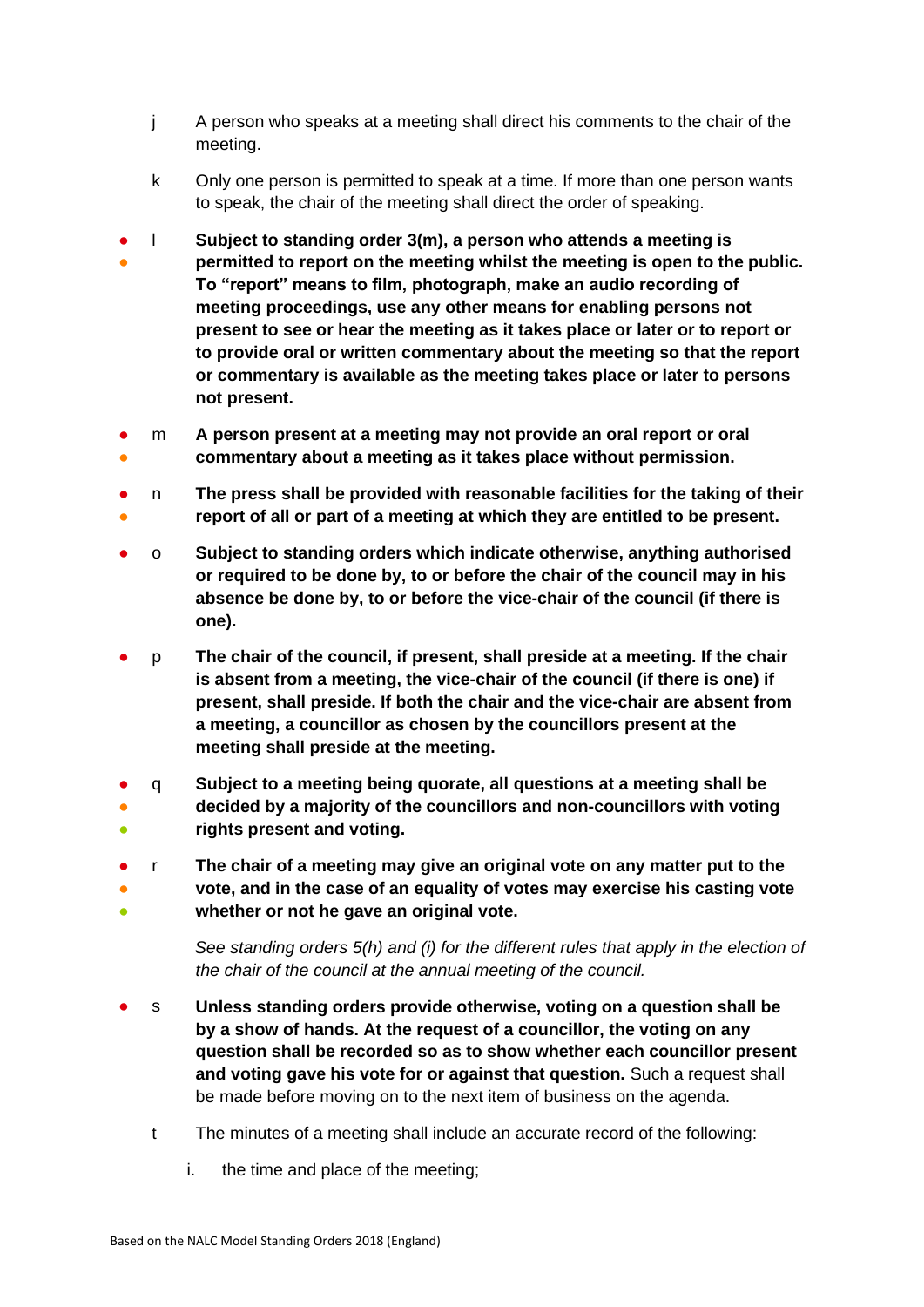- ii. the names of councillors who are present and the names of councillors who are absent;
- iii. interests that have been declared by councillors and non-councillors with voting rights;
- iv. the grant of dispensations (if any) to councillors and non-councillors with voting rights;
- v. whether a councillor or non-councillor with voting rights left the meeting when matters that they held interests in were being considered;
- vi. if there was a public participation session; and
- vii. the resolutions made.
- ● ● u **A councillor or a non-councillor with voting rights who has a disclosable pecuniary interest or another interest as set out in the council's code of conduct in a matter being considered at a meeting is subject to statutory limitations or restrictions under the code on his right to participate and vote on that matter.**
- v **No business may be transacted at a meeting unless at least one-third of the whole number of members of the council are present and in no case shall the quorum of a meeting be less than three.**

*See standing order 4d(viii) for the quorum of a committee or sub-committee meeting.* 

- w **If a meeting is or becomes inquorate no business shall be transacted** and
- the meeting shall be closed. The business on the agenda for the meeting shall
- be adjourned to another meeting.
	- x A meeting shall not exceed a period of two hours.

## <span id="page-6-0"></span>**4. COMMITTEES AND SUB-COMMITTEES**

- a **Unless the council determines otherwise, a committee may appoint a subcommittee whose terms of reference and members shall be determined by the committee.**
- b **The members of a committee may include non-councillors unless it is a committee which regulates and controls the finances of the council.**
- c **Unless the council determines otherwise, all the members of an advisory committee and a sub-committee of the advisory committee may be noncouncillors.**
- d The council may appoint standing committees or other committees as may be necessary, and:
	- i. shall determine their terms of reference;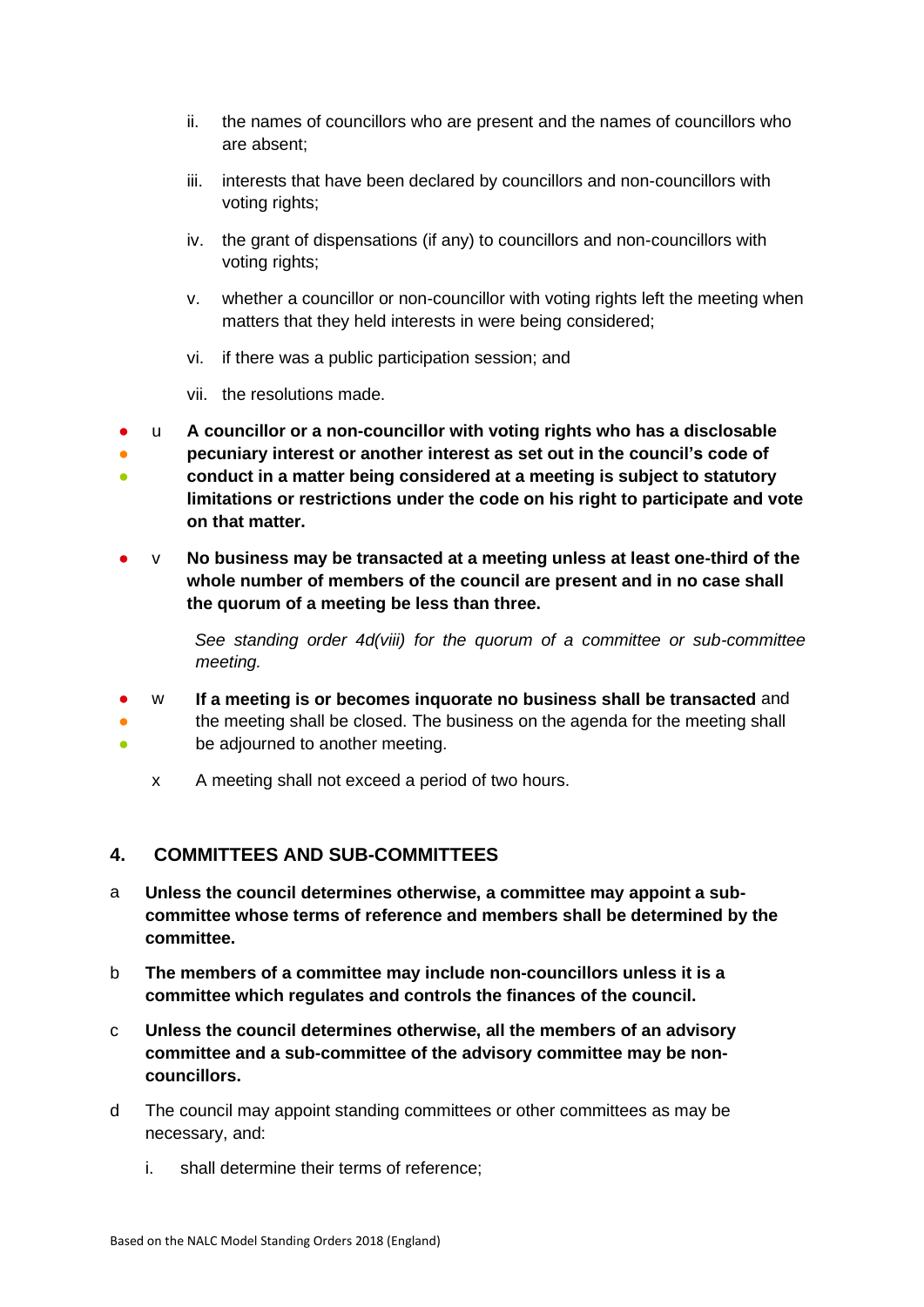- ii. shall determine the number and time of the ordinary meetings of a standing committee up until the date of the next annual meeting of the council;
- iii. shall permit a committee, other than in respect of the ordinary meetings of a committee, to determine the number and time of its meetings;
- iv. shall, subject to standing orders 4(b) and (c), appoint and determine the terms of office of members of such a committee;
- v. may, subject to standing orders 4(b) and (c), appoint and determine the terms of office of the substitute members to a committee whose role is to replace the ordinary members at a meeting of a committee if the ordinary members of the committee confirm to the Proper Officer 3 days before the meeting that they are unable to attend;
- vi. shall, after it has appointed the members of a standing committee, appoint the chair of the standing committee;
- vii. shall permit a committee other than a standing committee, to appoint its own chair at the first meeting of the committee;
- viii. shall determine the place, notice requirements and quorum for a meeting of a committee and a sub-committee which, in both cases, shall be no less than three;
- ix. shall determine if the public may participate at a meeting of a committee;
- x. shall determine if the public and press are permitted to attend the meetings of a sub-committee and also the advance public notice requirements, if any, required for the meetings of a sub-committee;
- xi. shall determine if the public may participate at a meeting of a sub-committee that they are permitted to attend; and
- xii. may dissolve a committee or a sub-committee.

#### <span id="page-7-0"></span>**5. ORDINARY COUNCIL MEETINGS**

- a **In an election year, the annual meeting of the council shall be held on or within 14 days following the day on which the councillors elected take office.**
- b **In a year which is not an election year, the annual meeting of the council shall be held on such day in May as the council decides.**
- c **If no other time is fixed, the annual meeting of the council shall take place at 6pm.**
- d **In addition to the annual meeting of the council, at least three other ordinary meetings shall be held in each year on such dates and times as the council decides.**
- e **The first business conducted at the annual meeting of the council shall be the election of the chair and vice-chair (if there is one) of the council.**
- f **The chair of the council, unless he has resigned or becomes disqualified, shall continue in office and preside at the annual meeting until his successor is elected**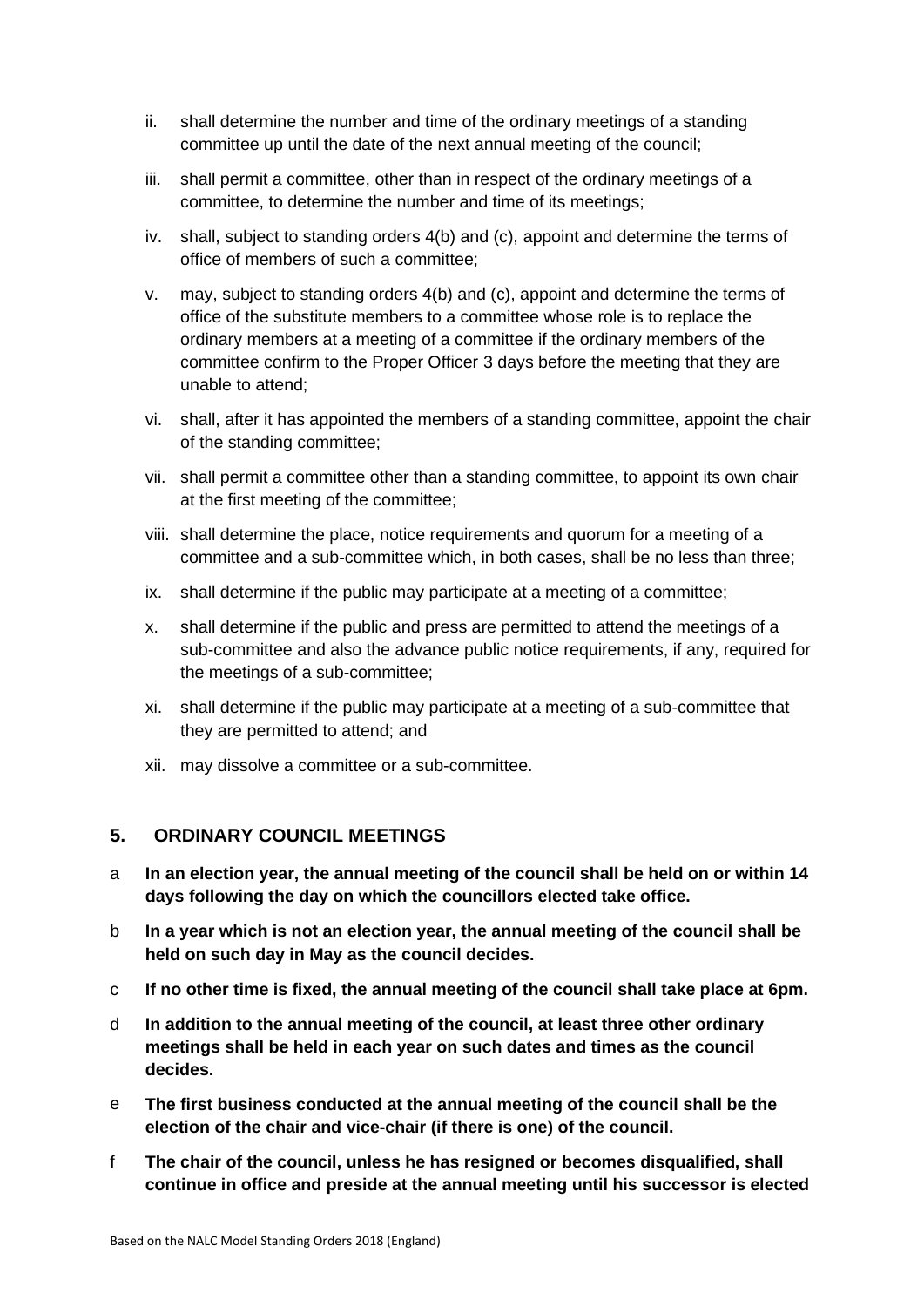**at the next annual meeting of the council.** 

- g **The vice-chair of the council, if there is one, unless he resigns or becomes disqualified, shall hold office until immediately after the election of the chair of the council at the next annual meeting of the council.**
- h **In an election year, if the current chair of the council has not been re-elected as a member of the council, he shall preside at the annual meeting until a successor chair of the council has been elected. The current chair of the council shall not have an original vote in respect of the election of the new chair of the council but shall give a casting vote in the case of an equality of votes.**
- i **In an election year, if the current chair of the council has been re-elected as a member of the council, he shall preside at the annual meeting until a new chair of the council has been elected. He may exercise an original vote in respect of the election of the new chair of the council and shall give a casting vote in the case of an equality of votes.**
- j Following the election of the chair of the council and vice-chair (if there is one) of the council at the annual meeting, the business shall include:
	- i. **In an election year, delivery by the chair of the council and councillors of their acceptance of office forms unless the council resolves for this to be done at a later date. In a year which is not an election year, delivery by the chair of the council of his acceptance of office form unless the council resolves for this to be done at a later date;**
	- ii. Confirmation of the accuracy of the minutes of the last meeting of the council;
	- iii. Receipt of the minutes of the last meeting of a committee;
	- iv. Consideration of the recommendations made by a committee;
	- v. Review of delegation arrangements to committees, sub-committees, staff and other local authorities;
	- vi. Review of the terms of reference for committees;
	- vii. Appointment of members to existing committees;
	- viii. Appointment of any new committees in accordance with standing order 4;
	- ix. Review and adoption of appropriate standing orders and financial regulations;
	- x. Review of arrangements (including legal agreements) with other local authorities, not-for-profit bodies and businesses.
	- xi. Review of representation on or work with external bodies and arrangements for reporting back;
	- xii. In an election year, to make arrangements with a view to the council becoming eligible to exercise the general power of competence in the future;
	- xiii. Review of inventory of land and other assets including buildings and office equipment;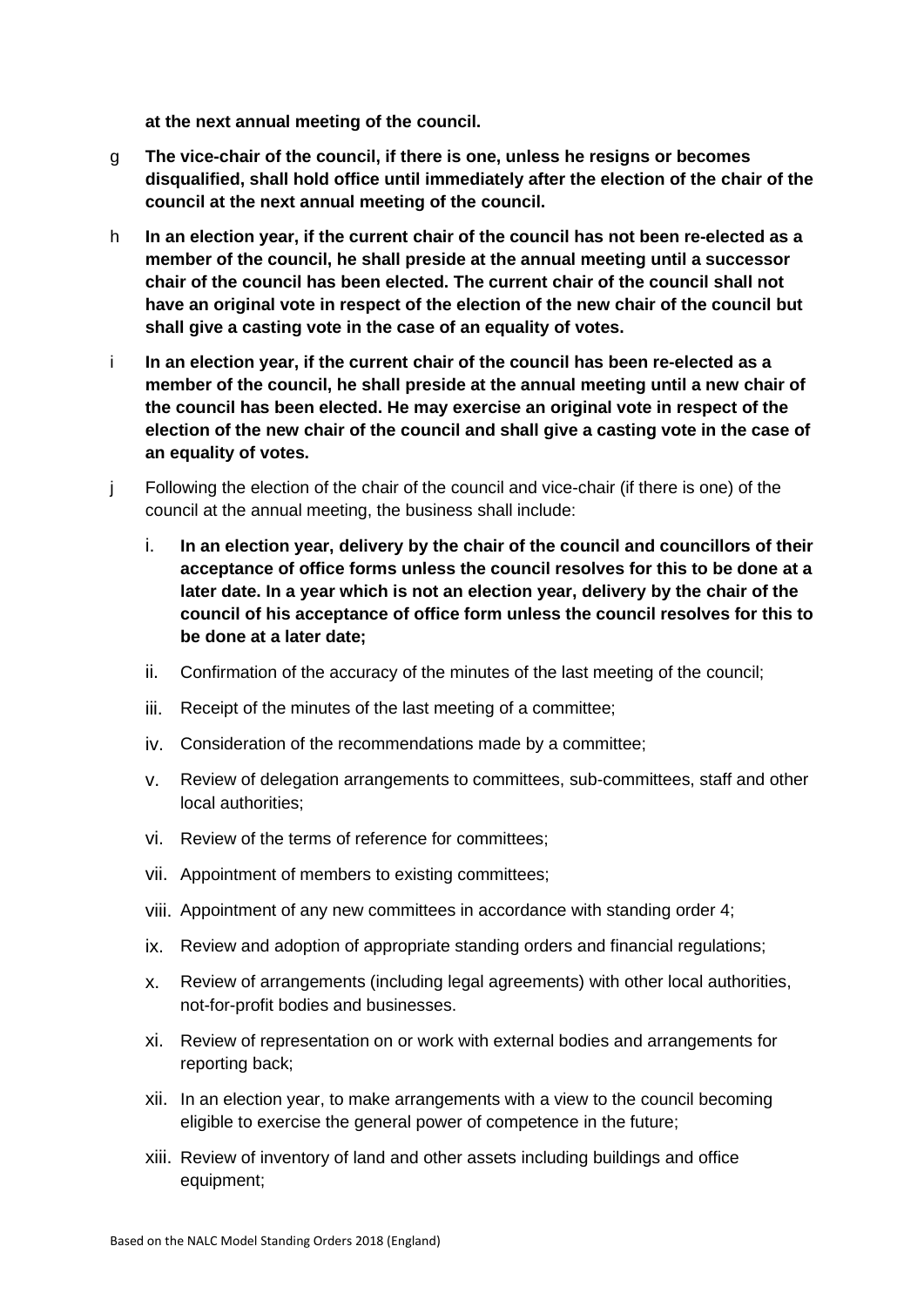- xiv. Confirmation of arrangements for insurance cover in respect of all insurable risks;
- xv. Review of the council's and/or staff subscriptions to other bodies;
- xvi. Review of the council's complaints procedure;
- xvii. Review of the council's policies, procedures and practices in respect of its obligations under freedom of information and data protection legislation (*see also standing orders 11, 20 and 21*);
- xviii. Review of the council's policy for dealing with the press/media;
- xix. Review of the council's employment policies and procedures;
- xx. Review of the council's expenditure incurred under s.137 of the Local Government Act 1972 or the general power of competence.
- xxi. Determining the time and place of ordinary meetings of the council up to and including the next annual meeting of the council.

## <span id="page-9-0"></span>**6. EXTRAORDINARY MEETINGS OF THE COUNCIL, COMMITTEES AND SUB-COMMITTEES**

- a **The chair of the council may convene an extraordinary meeting of the council at any time.**
- b **If the chair of the council does not call an extraordinary meeting of the council within seven days of having been requested in writing to do so by two councillors, any two councillors may convene an extraordinary meeting of the council. The public notice giving the time, place and agenda for such a meeting shall be signed by the two councillors.**
- c The chair of a committee [or a sub-committee] may convene an extraordinary meeting of the committee [or the sub-committee] at any time.
- d If the chair of a committee [or a sub-committee] does not call an extraordinary meeting within 7 days of having been requested to do so by 2 members of the committee [or the sub-committee], any 2 members of the committee [or the sub-committee] may convene an extraordinary meeting of the committee [or a sub-committee].

#### <span id="page-9-1"></span>**7. PREVIOUS RESOLUTIONS**

- a A resolution shall not be reversed within six months except either by a special motion, which requires written notice by at least 2 councillors to be given to the Proper Officer in accordance with standing order 9, or by a motion moved in pursuance of the recommendation of a committee or a sub-committee.
- b When a motion moved pursuant to standing order 7(a) has been disposed of, no similar motion may be moved for a further six months.

#### <span id="page-9-2"></span>**8. VOTING ON APPOINTMENTS**

a Where more than two persons have been nominated for a position to be filled by the council and none of those persons has received an absolute majority of votes in their favour, the name of the person having the least number of votes shall be struck off the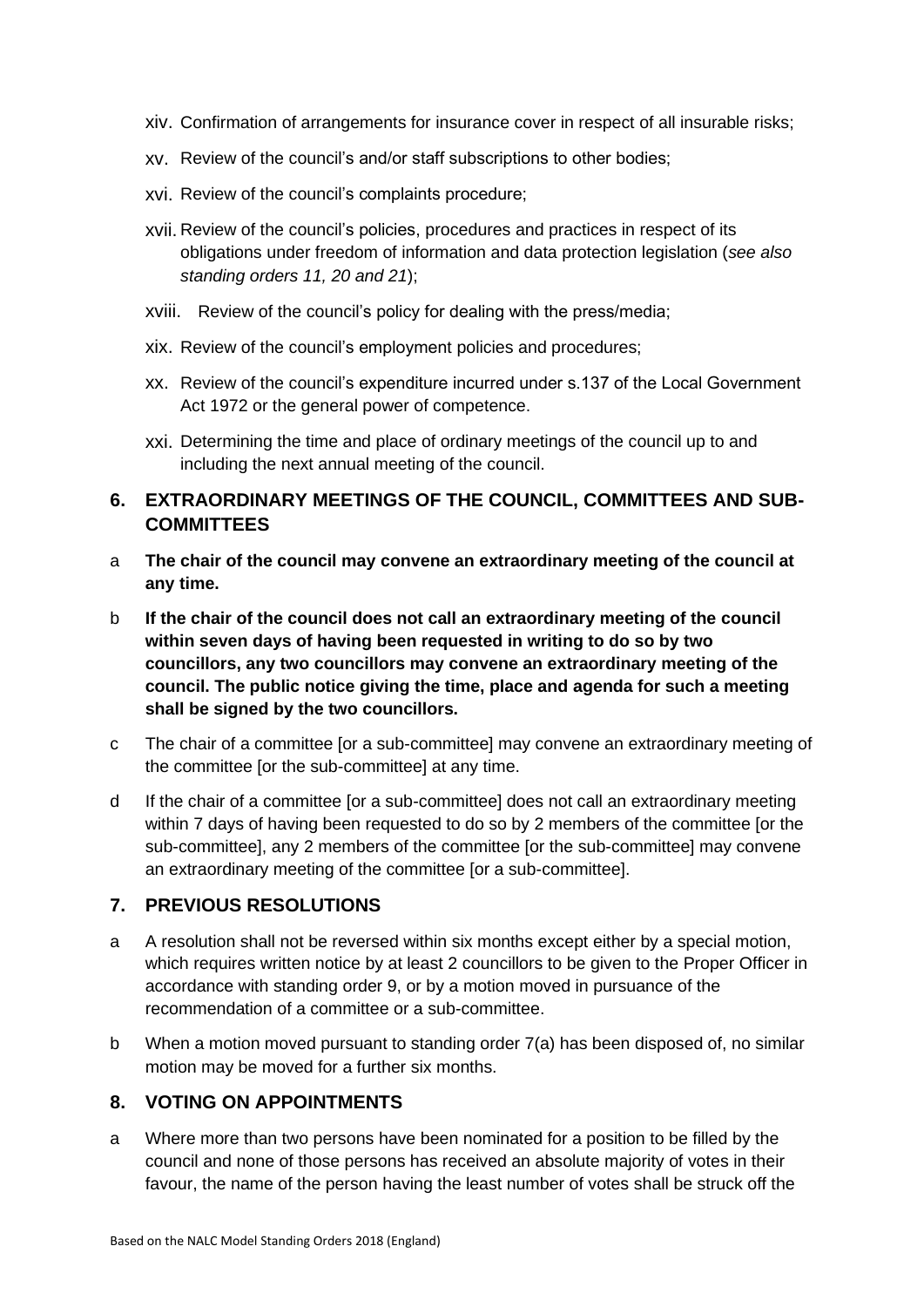list and a fresh vote taken. This process shall continue until a majority of votes is given in favour of one person. A tie in votes may be settled by the casting vote exercisable by the chair of the meeting.

## <span id="page-10-0"></span>**9. MOTIONS FOR A MEETING THAT REQUIRE WRITTEN NOTICE TO BE GIVEN TO THE PROPER OFFICER**

- a A motion shall relate to the responsibilities of the meeting for which it is tabled and in any event shall relate to the performance of the council's statutory functions, powers and obligations or an issue which specifically affects the council's area or its residents.
- b No motion may be moved at a meeting unless it is on the agenda and the mover has given written notice of its wording to the Proper Officer at least 10 clear days before the meeting. Clear days do not include the day of the notice or the day of the meeting.
- c The Proper Officer may, before including a motion on the agenda received in accordance with standing order 9(b), correct obvious grammatical or typographical errors in the wording of the motion.
- d If the Proper Officer considers the wording of a motion received in accordance with standing order 9(b) is not clear in meaning, the motion shall be rejected until the mover of the motion resubmits it, so that it can be understood, in writing, to the Proper Officer at least 7 clear days before the meeting.
- e If the wording or subject of a proposed motion is considered improper, the Proper Officer shall consult with the chair of the forthcoming meeting or, as the case may be, the councillors who have convened the meeting, to consider whether the motion shall be included in the agenda or rejected.
- f The decision of the Proper Officer as to whether or not to include the motion on the agenda shall be final.
- g Motions received shall be recorded and numbered in the order that they are received.
- h Motions rejected shall be recorded with an explanation by the Proper Officer of the reason for rejection.

#### <span id="page-10-1"></span>**10. MOTIONS AT A MEETING THAT DO NOT REQUIRE WRITTEN NOTICE**

- a The following motions may be moved at a meeting without written notice to the Proper Officer:
	- i. to correct an inaccuracy in the draft minutes of a meeting;
	- ii. to move to a vote;
	- iii. to defer consideration of a motion;
	- iv. to refer a motion to a particular committee or sub-committee;
	- v. to appoint a person to preside at a meeting;
	- vi. to change the order of business on the agenda;
	- vii. to proceed to the next business on the agenda;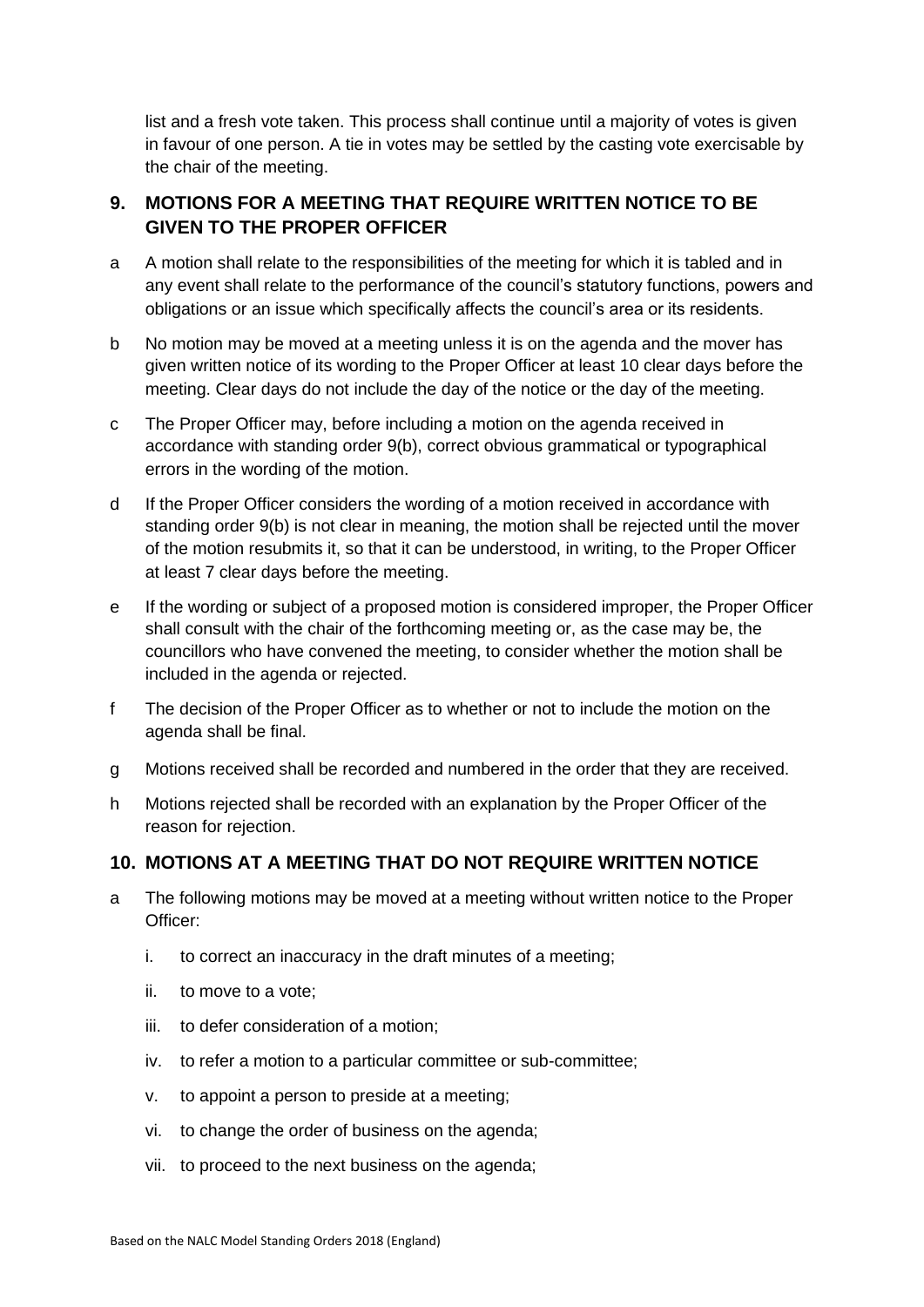- viii. to require a written report;
- ix. to appoint a committee or sub-committee and their members;
- x. to extend the time limits for speaking;
- xi. to exclude the press and public from a meeting in respect of confidential or other information which is prejudicial to the public interest;
- xii. to not hear further from a councillor or a member of the public;
- xiii. to exclude a councillor or member of the public for disorderly conduct;
- xiv. to temporarily suspend the meeting;
- xv. to suspend a particular standing order (unless it reflects mandatory statutory or legal requirements);
- xvi. to adjourn the meeting; or
- xvii. to close the meeting.

#### <span id="page-11-0"></span>**11. MANAGEMENT OF INFORMATION**

*See also standing order 20.*

- a **The council shall have in place and keep under review, technical and organisational measures to keep secure information (including personal data) which it holds in paper and electronic form. Such arrangements shall include deciding who has access to personal data and encryption of personal data.**
- b **The council shall have in place, and keep under review, policies for the retention and safe destruction of all information (including personal data) which it holds in paper and electronic form. The council's retention policy shall confirm the period for which information (including personal data) shall be retained or if this is not possible the criteria used to determine that period (e.g. the Limitation Act 1980).**
- c **The agenda, papers that support the agenda and the minutes of a meeting shall not disclose or otherwise undermine confidential information or personal data without legal justification.**
- d **councillors, staff, the council's contractors and agents shall not disclose confidential information or personal data without legal justification.**

#### <span id="page-11-1"></span>**12. DRAFT MINUTES**

- Full council meetings Committee meetings **by a committee** Sub-committee meetings **•**
- a If the draft minutes of a preceding meeting have been served on councillors with the agenda to attend the meeting at which they are due to be approved for accuracy, they shall be taken as read.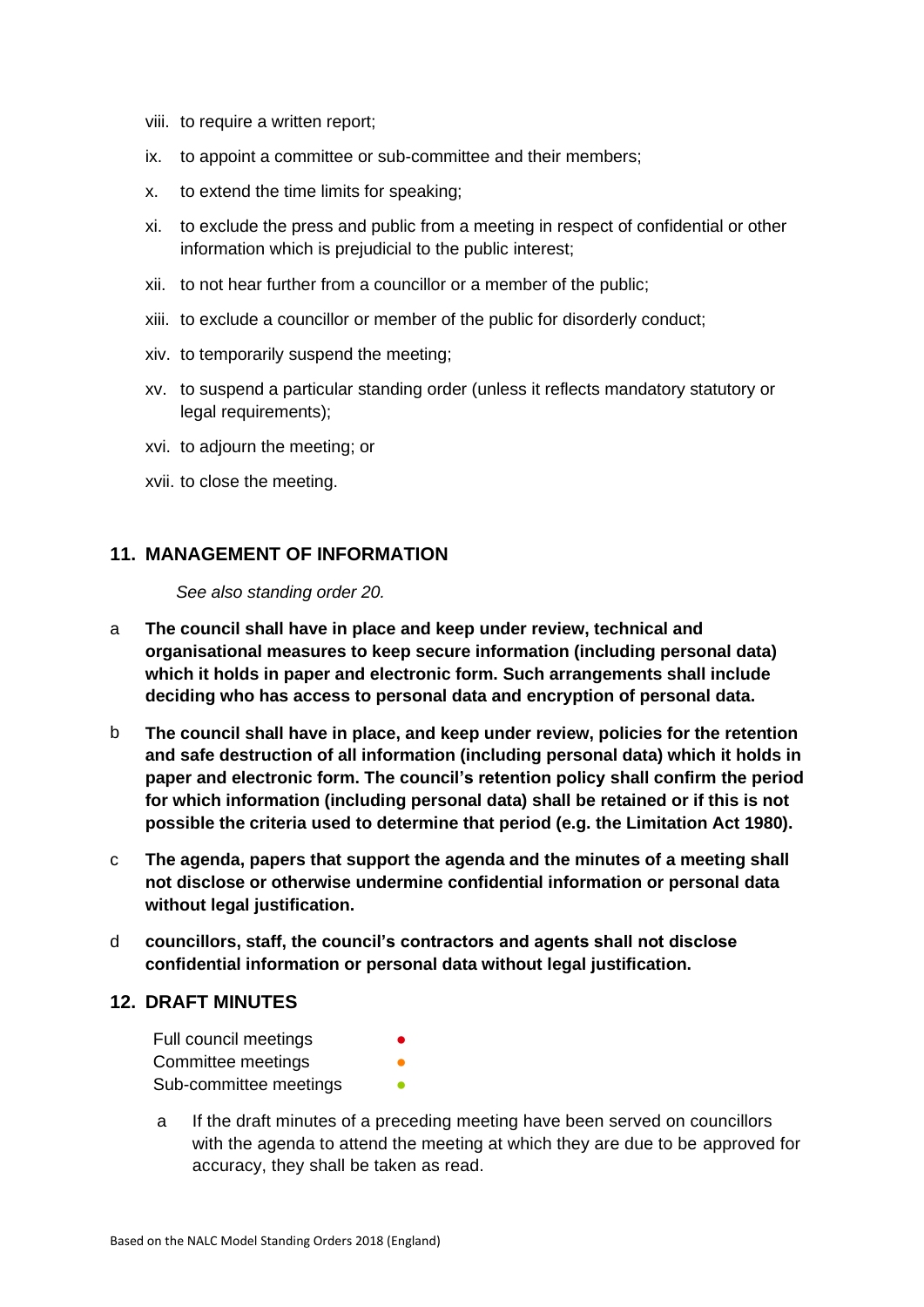- b There shall be no discussion about the draft minutes of a preceding meeting except in relation to their accuracy. A motion to correct an inaccuracy in the draft minutes shall be moved in accordance with standing order 10(a)(i).
- c The accuracy of draft minutes, including any amendment(s) made to them, shall be confirmed by resolution and shall be signed by the chair of the meeting and stand as an accurate record of the meeting to which the minutes relate.
- d If the chair of the meeting does not consider the minutes to be an accurate record of the meeting to which they relate, he shall sign the minutes and include a paragraph in the following terms or to the same effect:

"The chair of this meeting does not believe that the minutes of the meeting of the  $( )$ held on [date] in respect of () were a correct record but his view was not upheld by the meeting and the minutes are confirmed as an accurate record of the proceedings."

- e **If the council's gross annual income or expenditure (whichever is higher)**
- ● **does not exceed £25,000, it shall publish draft minutes on a website which is publicly accessible and free of charge not later than one month after the meeting has taken place.**
	- f Subject to the publication of draft minutes in accordance with standing order 12(e) and standing order 20(a) and following a resolution which confirms the accuracy of the minutes of a meeting, the draft minutes or recordings of the meeting for which approved minutes exist shall be destroyed.

# <span id="page-12-0"></span>**13. CODE OF CONDUCT AND DISPENSATIONS**

*See also standing order 3(u).* 

- a All councillors and non-councillors with voting rights shall observe the code of conduct adopted by the council.
- b Unless he has been granted a dispensation, a councillor or non-councillor with voting rights shall withdraw from a meeting when it is considering a matter in which he has a disclosable pecuniary interest. He may return to the meeting after it has considered the matter in which he had the interest.
- c Unless he has been granted a dispensation, a councillor or non-councillor with voting rights shall withdraw from a meeting when it is considering a matter in which he has another interest if so required by the council's code of conduct. He may return to the meeting after it has considered the matter in which he had the interest.
- d **Dispensation requests shall be in writing and submitted to the Proper Officer** as soon as possible before the meeting, or failing that, at the start of the meeting for which the dispensation is required.
- e A decision as to whether to grant a dispensation shall be made [by the Proper Officer] OR [by a meeting of the council, or committee or sub-committee for which the dispensation is required] and that decision is final.
- f A dispensation request shall confirm: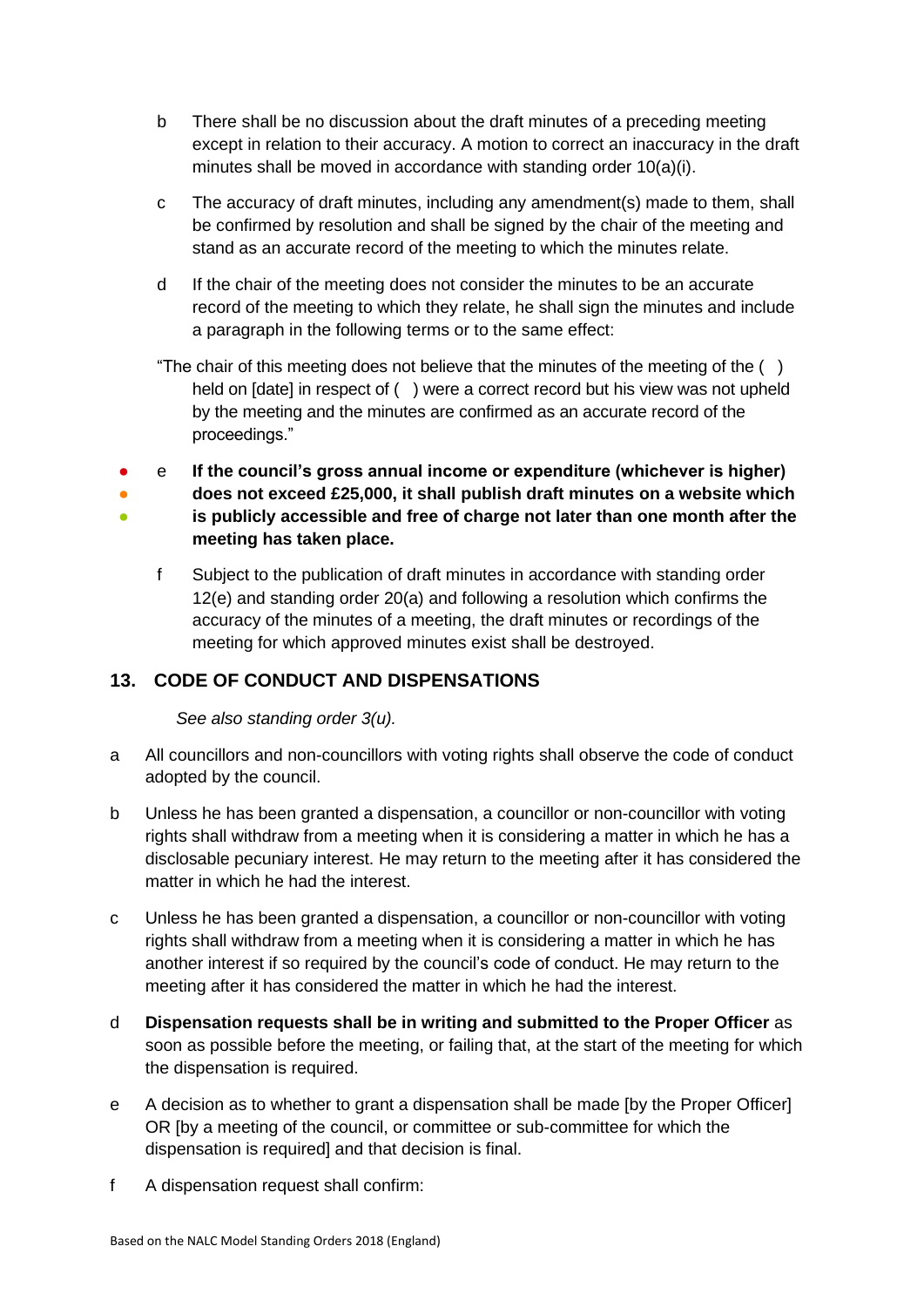- i. the description and the nature of the disclosable pecuniary interest or other interest to which the request for the dispensation relates;
- ii. whether the dispensation is required to participate at a meeting in a discussion only or a discussion and a vote;
- iii. the date of the meeting or the period (not exceeding four years) for which the dispensation is sought; and
- iv. an explanation as to why the dispensation is sought.
- g Subject to standing orders 13(d) and (f), a dispensation request shall be considered [by the Proper Officer before the meeting or, if this is not possible, at the start of the meeting for which the dispensation is required] OR [at the beginning of the meeting of the council, or committee or sub-committee for which the dispensation is required].
- **h A dispensation may be granted in accordance with standing order 13(e) if having regard to all relevant circumstances any of the following apply:**
	- **i. without the dispensation the number of persons prohibited from participating in the particular business would be so great a proportion of the meeting transacting the business as to impede the transaction of the business;**
	- **ii. granting the dispensation is in the interests of persons living in the council's area; or**
	- **iii. it is otherwise appropriate to grant a dispensation.**

#### <span id="page-13-0"></span>**14. CODE OF CONDUCT COMPLAINTS**

- a Upon notification by the District or Unitary council that it is dealing with a complaint that a councillor or non-councillor with voting rights has breached the council's code of conduct, the Proper Officer shall, subject to standing order 11, report this to the council.
- b Where the notification in standing order 14(a) relates to a complaint made by the Proper Officer, the Proper Officer shall notify the chair of council of this fact, and the chair shall nominate another staff member to assume the duties of the Proper Officer in relation to the complaint until it has been determined and the council has agreed what action, if any, to take in accordance with standing order 14(d).
- c The council may:
	- i. provide information or evidence where such disclosure is necessary to investigate the complaint or is a legal requirement:
	- ii. seek information relevant to the complaint from the person or body with statutory responsibility for investigation of the matter;
- d **Upon notification by the District or Unitary council that a councillor or noncouncillor with voting rights has breached the council's code of conduct, the council shall consider what, if any, action to take against him. Such action excludes disqualification or suspension from office.**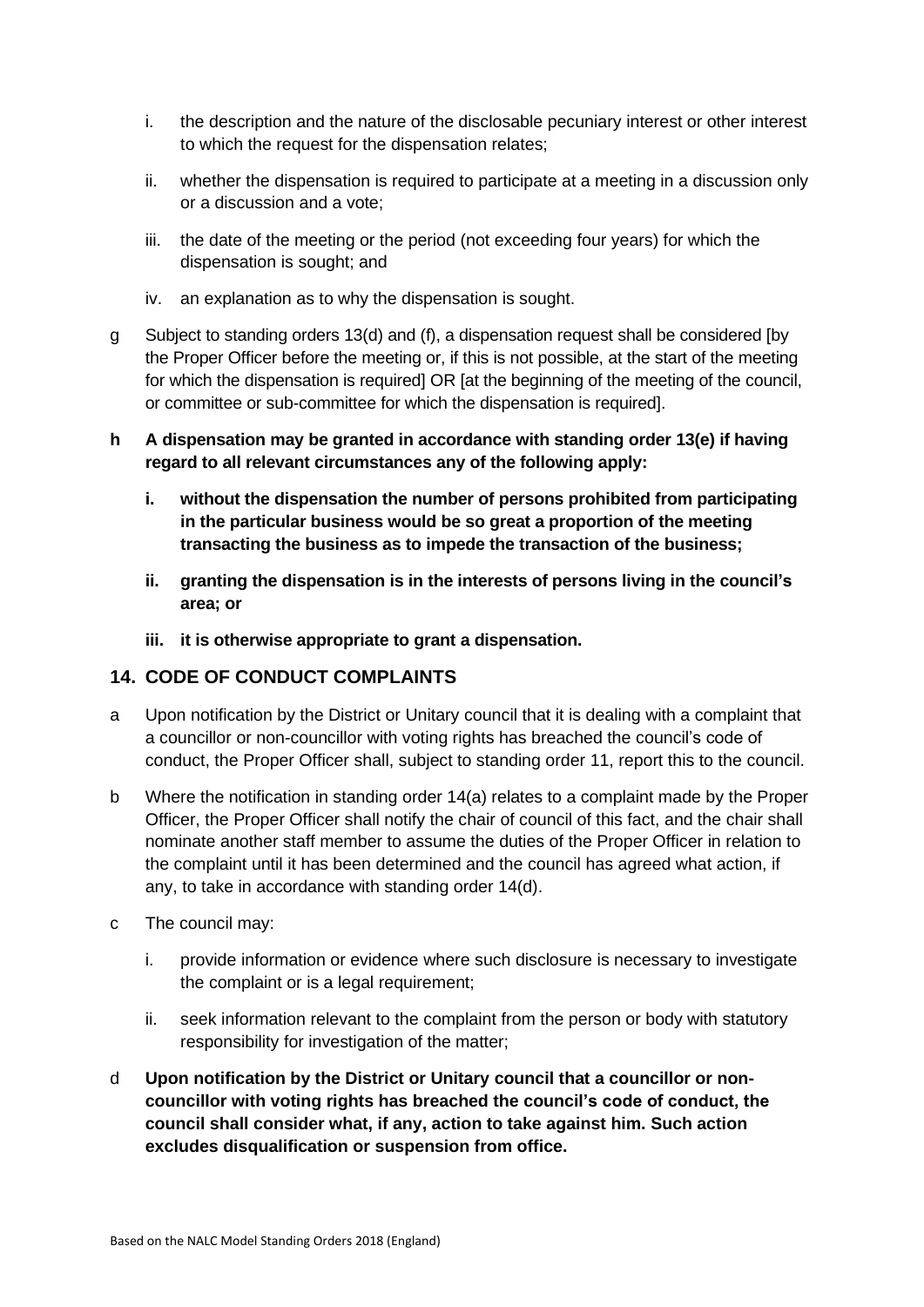#### <span id="page-14-0"></span>**15. PROPER OFFICER**

- a The Proper Officer shall be either (i) the clerk or (ii) other staff member(s) nominated by the council to undertake the work of the Proper Officer when the Proper Officer is absent.
- b The Proper Officer shall:
	- i. **at least three clear days before a meeting of the council, a committee** or a subcommittee**,**
		- **serve on councillors by delivery or post at their residences or by email authenticated in such manner as the Proper Officer thinks fit, a signed summons confirming the time, place and the agenda (provided the councillor has consented to service by email), and**
		- **Provide, in a conspicuous place, public notice of the time, place and agenda (provided that the public notice with agenda of an extraordinary meeting of the council convened by councillors is signed by them).**

*See standing order 3(b) for the meaning of clear days for a meeting of a full council and standing order 3(c) for the meaning of clear days for a meeting of a committee;*

- ii. subject to standing order 9, include on the agenda all motions in the order received unless a councillor has given written notice at least 7 days before the meeting confirming his withdrawal of it;
- iii. **convene a meeting of the council for the election of a new chair of the council, occasioned by a casual vacancy in his office;**
- iv. **facilitate inspection of the minute book by local government electors;**
- v. **receive and retain copies of byelaws made by other local authorities;**
- vi. hold acceptance of office forms from councillors;
- vii. hold a copy of every councillor's register of interests;
- viii. assist with responding to requests made under freedom of information legislation and rights exercisable under data protection legislation, in accordance with the council's relevant policies and procedures;
- ix. liaise, as appropriate, with the council's Data Protection Officer (if appointed);
- x. receive and send general correspondence and notices on behalf of the council except where there is a resolution to the contrary;
- xi. assist in the organisation of, storage of, access to, security of and destruction of information held by the council in paper and electronic form subject to the requirements of data protection and freedom of information legislation and other legitimate requirements (e.g. the Limitation Act 1980);
- xii. arrange for legal deeds to be executed;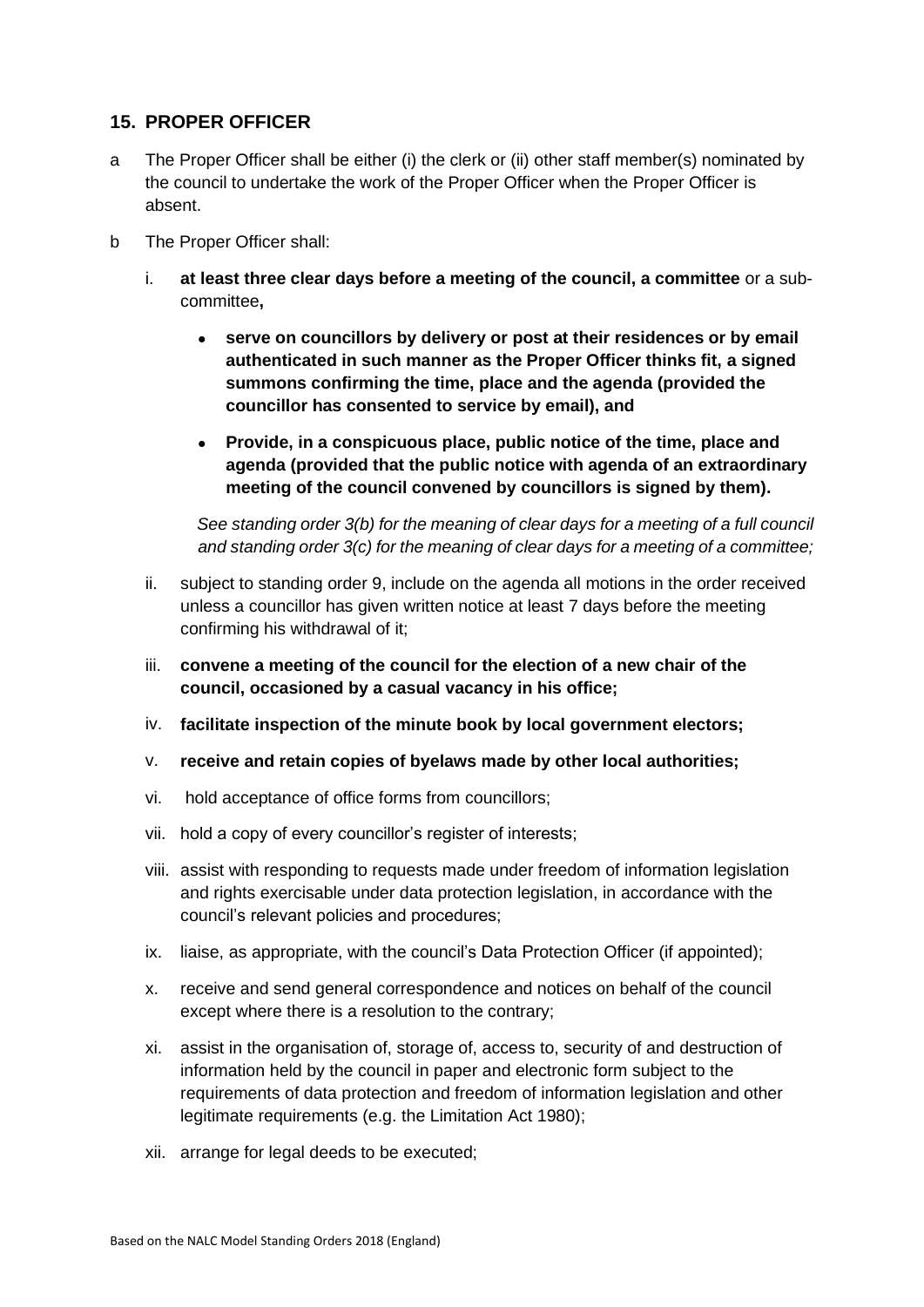(*see also standing order 23);*

- xiii. arrange or manage the prompt authorisation, approval, and instruction regarding any payments to be made by the council in accordance with its financial regulations;
- xiv. record every planning application notified to the council and the council's response to the local planning authority in a book for such purpose;
- xv. refer a planning application received by the council to the chair or in his absence the vice-chair (if there is one) of the council within two working days of receipt to facilitate an extraordinary meeting if the nature of a planning application requires consideration before the next ordinary meeting of the council;
- xvi. manage access to information about the council via the publication scheme; and
- xvii. retain custody of the seal of the council (if there is one) which shall not be used without a resolution to that effect.

(s*ee also standing order 23).*

## <span id="page-15-0"></span>**16. RESPONSIBLE FINANCIAL OFFICER**

a The council shall appoint appropriate staff member(s) to undertake the work of the Responsible Financial Officer when the Responsible Financial Officer is absent.

## <span id="page-15-1"></span>**17. ACCOUNTS AND ACCOUNTING STATEMENTS**

- a "Proper practices" in standing orders refer to the most recent version of "Governance and Accountability for Local councils – a Practitioners' Guide".
- b All payments by the council shall be authorised, approved and paid in accordance with the law, proper practices and the council's financial regulations.
- c The Responsible Financial Officer shall supply to each councillor as soon as practicable after 30 June, 30 September and 31 December in each year a statement to summarise:
	- i. the council's receipts and payments (or income and expenditure) for each quarter;
	- ii. the council's aggregate receipts and payments (or income and expenditure) for the year to date;
	- iii. the balances held at the end of the quarter being reported and

which includes a comparison with the budget for the financial year and highlights any actual or potential overspends.

- d As soon as possible after the financial year end at 31 March, the Responsible Financial Officer shall provide:
	- i. each councillor with a statement summarising the council's receipts and payments (or income and expenditure) for the last quarter and the year to date for information; and
	- ii. to the council the accounting statements for the year in the form of Section 2 of the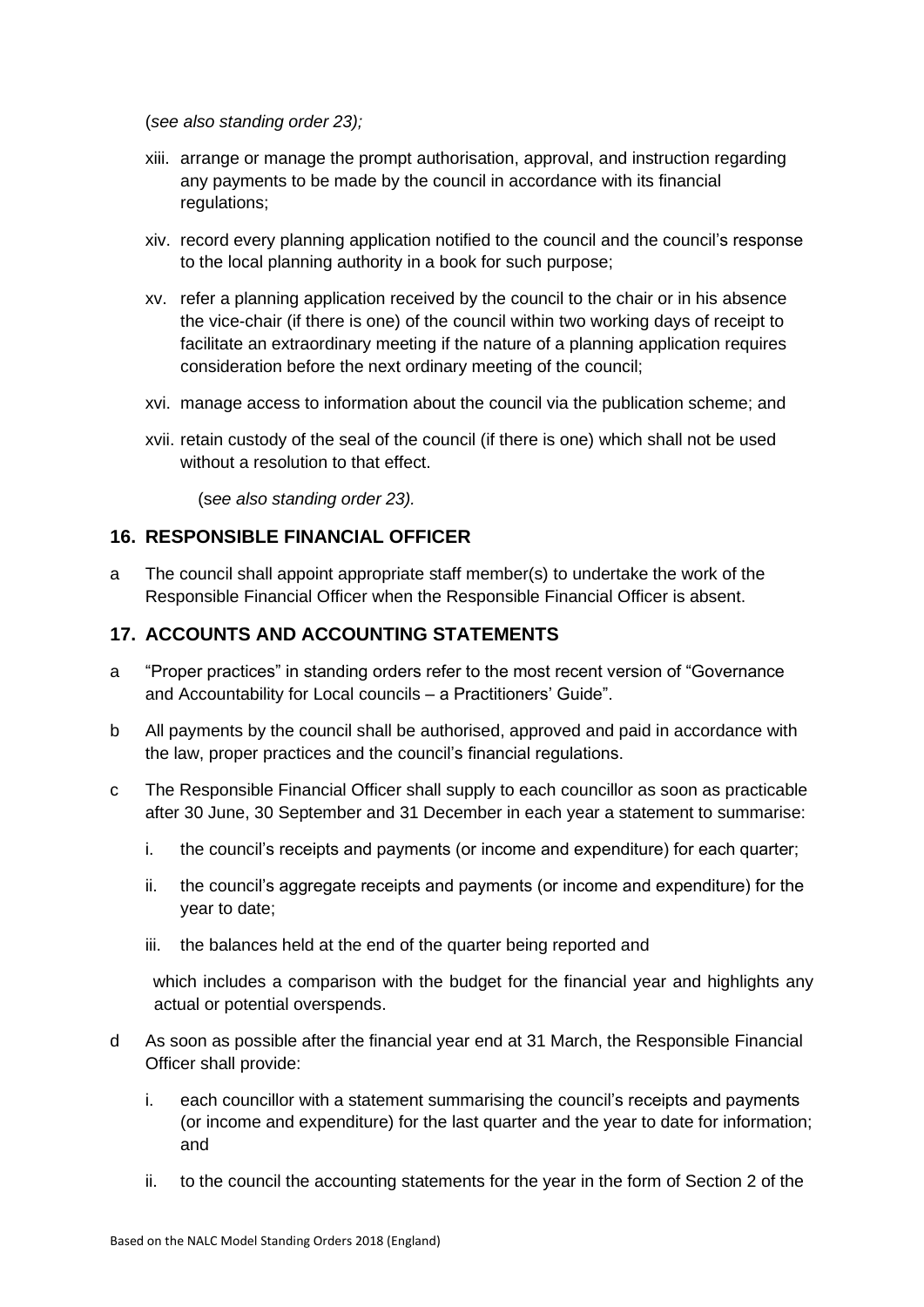annual governance and accountability return, as required by proper practices, for consideration and approval.

e The year-end accounting statements shall be prepared in accordance with proper practices and apply the form of accounts determined by the council (receipts and payments, or income and expenditure) for the year to 31 March. A completed draft annual governance and accountability return shall be presented to all councillors at least 14 days prior to anticipated approval by the council. The annual governance and accountability return of the council, which is subject to external audit, including the annual governance statement, shall be presented to the council for consideration and formal approval before 30 June.

## <span id="page-16-0"></span>**18. FINANCIAL CONTROLS AND PROCUREMENT**

- a. The council shall consider and approve financial regulations drawn up by the Responsible Financial Officer, which shall include detailed arrangements in respect of the following:
	- i. the keeping of accounting records and systems of internal controls;
	- ii. the assessment and management of financial risks faced by the council;
	- iii. the work of the independent internal auditor in accordance with proper practices and the receipt of regular reports from the internal auditor, which shall be required at least annually;
	- iv. the inspection and copying by councillors and local electors of the council's accounts and/or orders of payments; and
	- v. whether contracts with an estimated value below **£25,000** due to special circumstances are exempt from a tendering process or procurement exercise.
- b. Financial regulations shall be reviewed regularly and at least annually for fitness of purpose.
- c. **A public contract regulated by the Public Contracts Regulations 2015 with an estimated value in excess of £25,000 but less than the relevant thresholds in standing order 18(f) is subject to Regulations 109-114 of the Public Contracts Regulations 2015 which include a requirement on the council to advertise the contract opportunity on the Contracts Finder website regardless of what other means it uses to advertise the opportunity unless it proposes to use an existing list of approved suppliers (framework agreement).**
- d. Subject to additional requirements in the financial regulations of the council, the tender process for contracts for the supply of goods, materials, services or the execution of works shall include, as a minimum, the following steps:
	- i. a specification for the goods, materials, services or the execution of works shall be drawn up;
	- ii. an invitation to tender shall be drawn up to confirm (i) the council's specification (ii) the time, date and address for the submission of tenders (iii) the date of the council's written response to the tender and (iv) the prohibition on prospective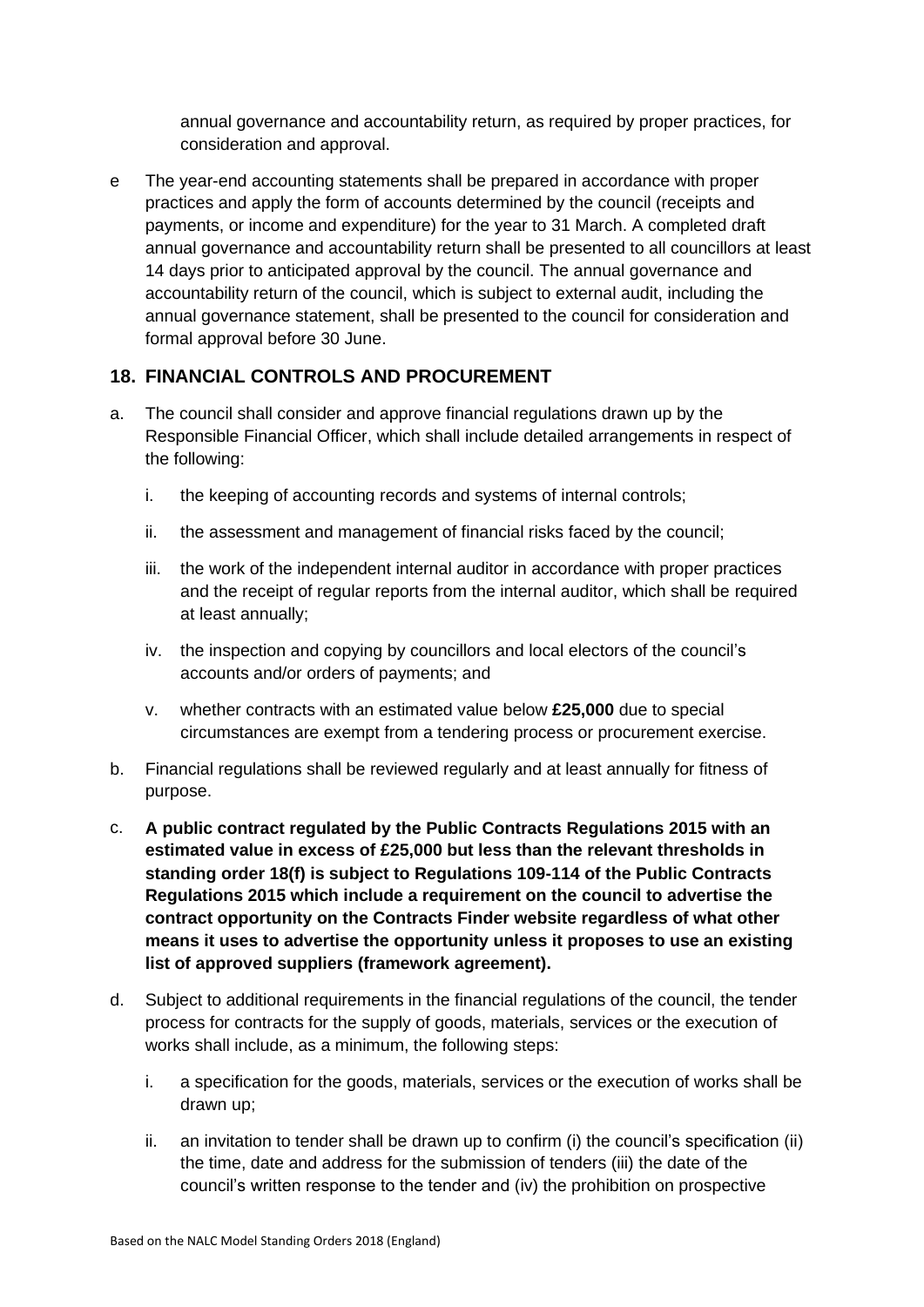contractors contacting councillors or staff to encourage or support their tender outside the prescribed process;

- iii. the invitation to tender shall be advertised in a local newspaper and in any other manner that is appropriate;
- iv. tenders are to be submitted in writing in a sealed marked envelope addressed to the Proper Officer;
- v. tenders shall be opened by the Proper Officer in the presence of at least one councillor after the deadline for submission of tenders has passed;
- vi. tenders are to be reported to and considered by the appropriate meeting of the council or a committee or sub-committee with delegated responsibility.
- e. Neither the council, nor a committee or a sub-committee with delegated responsibility for considering tenders, is bound to accept the lowest value tender.
- f. **A public contract regulated by the Public Contracts Regulations 2015 with an estimated value in excess of £181,302 for a public service or supply contract or in excess of £4,551,413 for a public works contract (or other thresholds determined by the European Commission every two years and published in the Official Journal of the European Union (OJEU)) shall comply with the relevant procurement procedures and other requirements in the Public Contracts Regulations 2015 which include advertising the contract opportunity on the Contracts Finder website and in OJEU.**
- g. **A public contract in connection with the supply of gas, heat, electricity, drinking water, transport services, or postal services to the public; or the provision of a port or airport; or the exploration for or extraction of gas, oil or solid fuel with an estimated value in excess of £363,424 for a supply, services or design contract; or in excess of £4,551,413 for a works contract; or £820,370 for a social and other specific services contract (or other thresholds determined by the European Commission every two years and published in OJEU) shall comply with the relevant procurement procedures and other requirements in the Utilities Contracts Regulations 2016.**

#### <span id="page-17-0"></span>**19. HANDLING STAFF MATTERS**

- a A matter personal to a member of staff that is being considered by a meeting of the council or the HR committee is subject to standing order 11.
- b Subject to the council's policy regarding absences from work, the council's most senior member of staff shall notify the chair of the HR committee of absence occasioned by illness or other reason and that person shall report such absence to the HR committee at its next meeting.
- c The chair of the HR committee or, in his absence, the vice-chair shall upon a resolution conduct a review of the performance and annual appraisal of the work of the clerk. The reviews and appraisal shall be reported in writing and are subject to approval by resolution by the HR committee.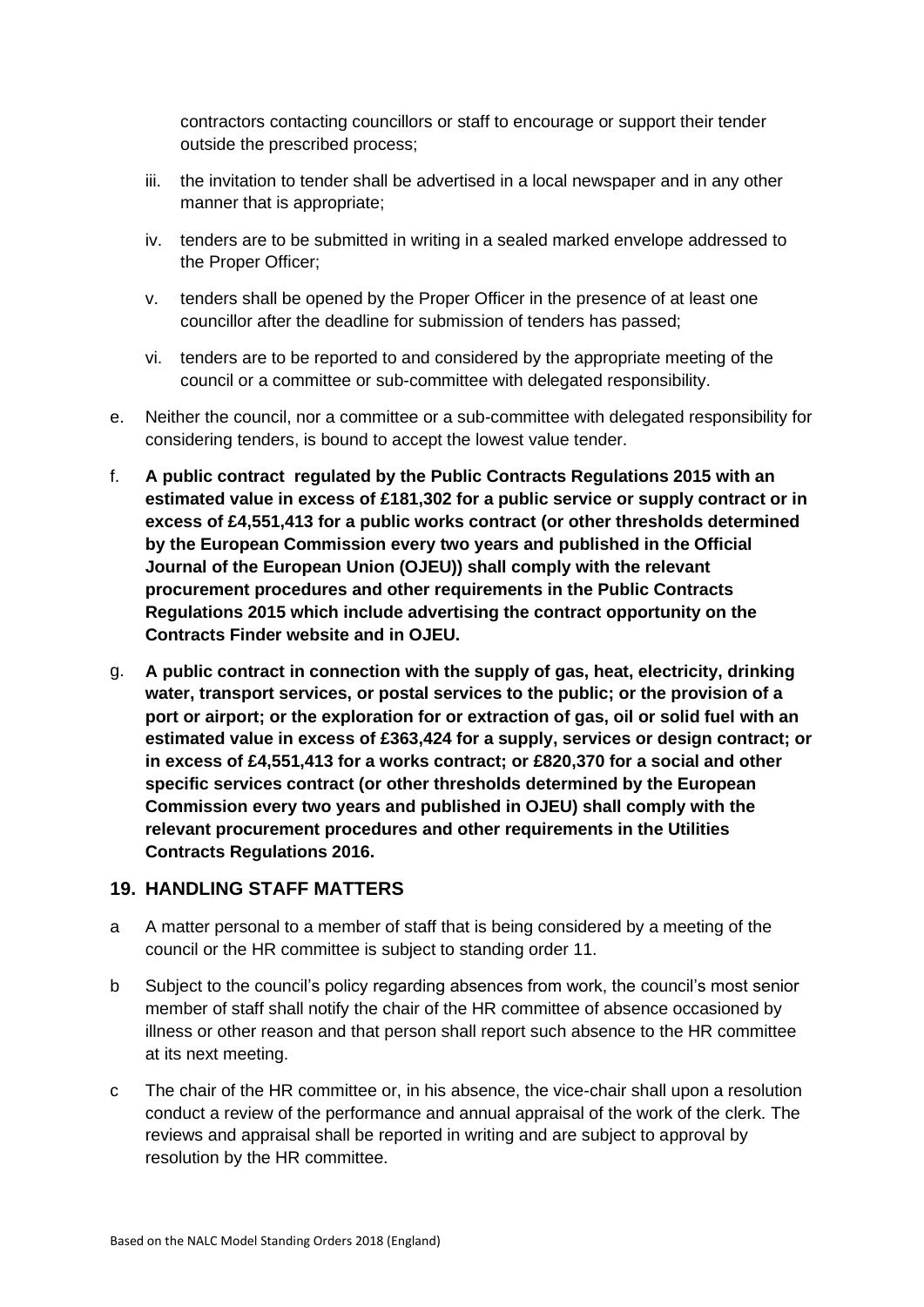- d Subject to the council's policy regarding the handling of grievance matters, the council's most senior member of staff (or other members of staff) shall contact the chair of the HR committee or in his absence, the vice-chair of the HR committee in respect of an informal or formal grievance matter, and this matter shall be reported back and progressed by resolution of the HR committee.
- e Subject to the council's policy regarding the handling of grievance matters, if an informal or formal grievance matter raised by the clerk relates to the chair or vice-chair of the HR committee, this shall be communicated to another member of the HR committee, which shall be reported back and progressed by resolution of the HR committee.
- f Any persons responsible for all or part of the management of staff shall treat as confidential the written records of all meetings relating to their performance, capabilities, grievance or disciplinary matters.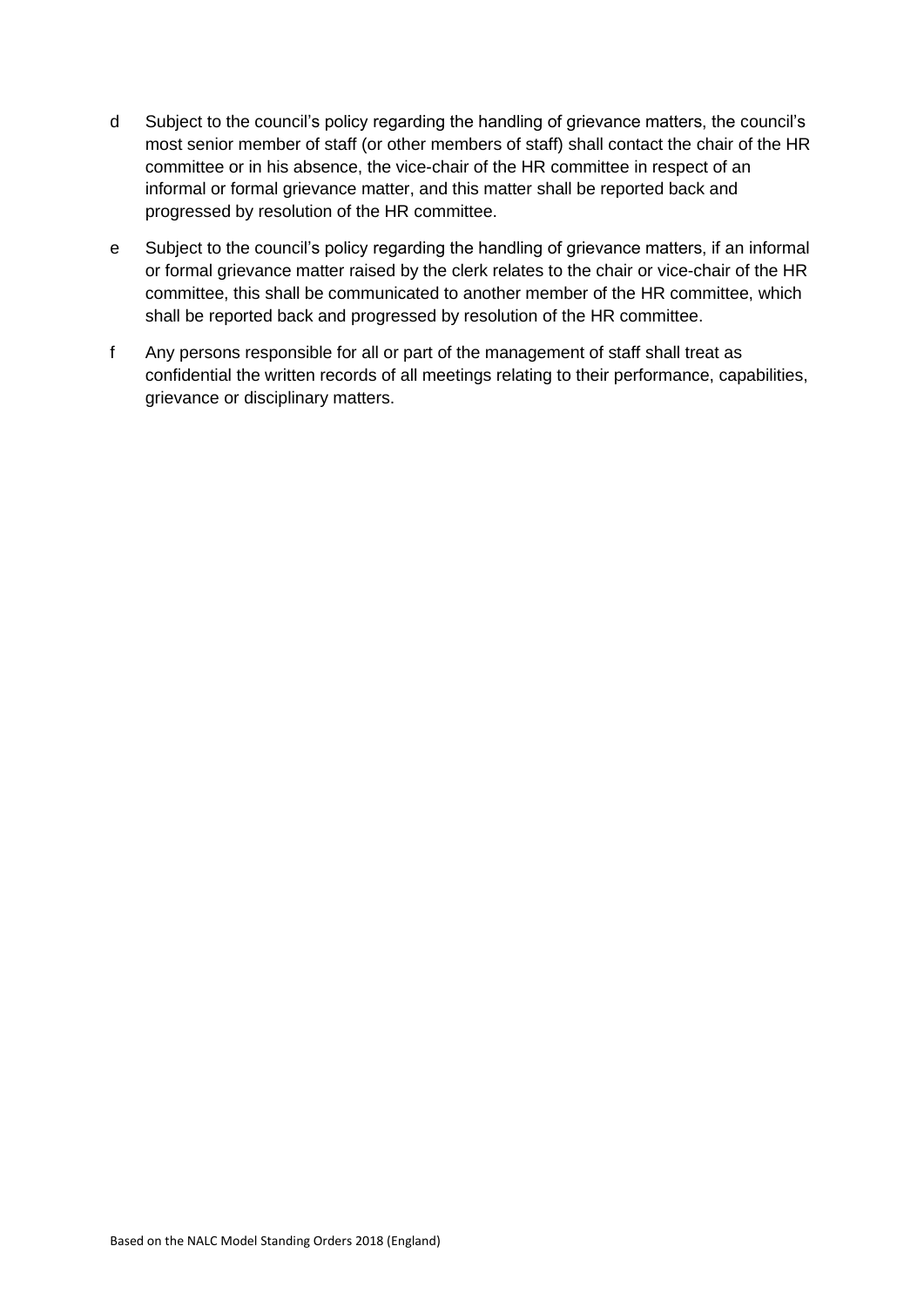g In accordance with standing order 11(a), persons with line management responsibilities shall have access to staff records referred to in standing order 19(f).

## <span id="page-19-0"></span>**20. RESPONSIBILITIES TO PROVIDE INFORMATION**

*See also standing order 21.*

- a **In accordance with freedom of information legislation, the council shall publish information in accordance with its publication scheme and respond to requests for information held by the council.**
- b. **The council shall publish information in accordance with the requirements of the Smaller Authorities (Transparency Requirements) (England) Regulations 2015.**

## <span id="page-19-1"></span>**21. RESPONSIBILITIES UNDER DATA PROTECTION LEGISLATION**

(Below is not an exclusive list).

*See also standing order 11.*

- a **The council may appoint a Data Protection Officer.**
- b **The council shall have policies and procedures in place to respond to an individual exercising statutory rights concerning his personal data.**
- c **The council shall have a written policy in place for responding to and managing a personal data breach.**
- d **The council shall keep a record of all personal data breaches comprising the facts relating to the personal data breach, its effects and the remedial action taken.**
- e **The council shall ensure that information communicated in its privacy notice(s) is in an easily accessible and available form and kept up to date.**
- f **The council shall maintain a written record of its processing activities.**

#### <span id="page-19-2"></span>**22. RELATIONS WITH THE PRESS/MEDIA**

a Requests from the press or other media for an oral or written comment or statement from the council, its councillors or staff shall be handled in accordance with the council's policy in respect of dealing with the press and/or other media.

#### <span id="page-19-3"></span>**23. EXECUTION AND SEALING OF LEGAL DEEDS**

*See also standing orders 15(b)(xii) and (xvii).*

- a A legal deed shall not be executed on behalf of the council unless authorised by a resolution.
- b **Subject to standing order 23(a), any two councillors may sign, on behalf of the council, any deed required by law and the Proper Officer shall witness their signatures.**

*The above is applicable to a council without a common seal.*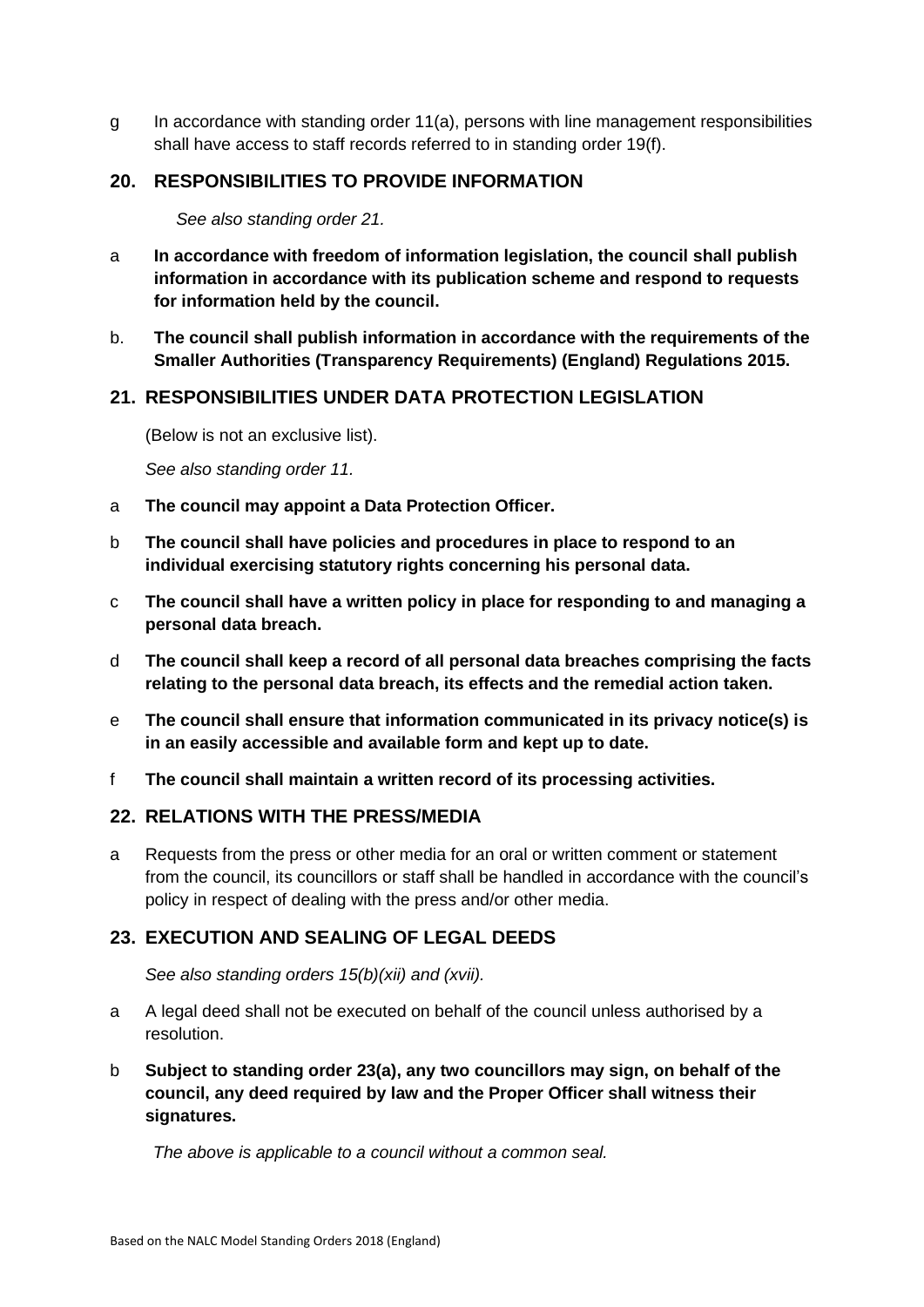## <span id="page-20-0"></span>**24. COMMUNICATING WITH DISTRICT AND COUNTY OR UNITARY COUNCILLORS**

- a An invitation to attend a meeting of the council shall be sent, together with the agenda, to the ward councillor(s) of the District and County council OR Unitary council representing the area of the council.
- b Unless the council determines otherwise, a copy of each letter sent to the District and County council OR Unitary council shall be sent to the ward councillor(s) representing the area of the council.